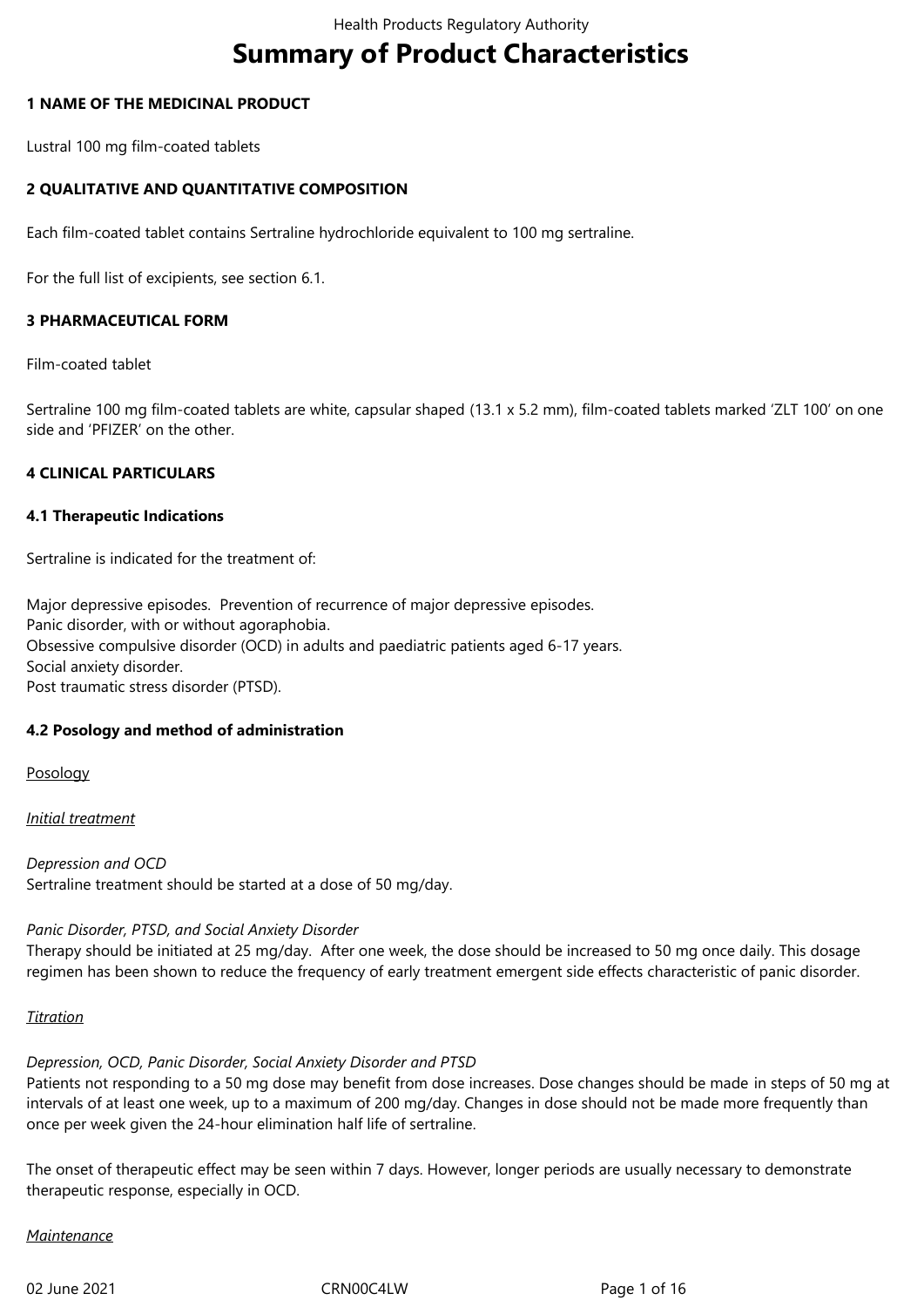Dosage during long‑term therapy should be kept at the lowest effective level, with subsequent adjustment depending on therapeutic response.

#### *Depression*

Longer-term treatment may also be appropriate for prevention of recurrence of major depressive episodes (MDE). In most of the cases, the recommended dose in prevention of recurrence of MDE is the same as the one used during current episode. Patients with depression should be treated for a sufficient period of time of at least 6 months to ensure they are free from symptoms.

#### *Panic disorder and OCD*

Continued treatment in panic disorder and OCD should be evaluated regularly, as relapse prevention has not been shown for these disorders.

*Elderly patients* Elderly should be dosed carefully, as elderly may be more at risk for hyponatraemia (see section 4.4).

#### *Patients with hepatic impairment*

The use of sertraline in patients with hepatic disease should be approached with caution. A lower or less frequent dose should be used in patients with hepatic impairment (see section 4.4). Sertraline should not be used in cases of severe hepatic impairment as no clinical data are available (see section 4.4).

#### *Patients with renal impairment*

No dosage adjustment is necessary in patients with renal impairment (see section 4.4).

#### *Paediatric population*

#### *Children and adolescents with obsessive compulsive disorder*

Age 13-17 years*:* Initially 50 mg once daily.

Age 6-12 years: Initially 25 mg once daily. The dosage may be increased to 50 mg once daily after one week.

Subsequent doses may be increased in case of less than desired response in 50 mg increments over a period of some weeks, as needed. The maximum dosage is 200 mg daily. However, the generally lower body weights of children compared to those of adults should be taken into consideration when increasing the dose from 50 mg. Dose changes should not occur at intervals of less than one week.

Efficacy is not shown in paediatric major depressive disorder.

No data is available for children under 6 years of age (see also section 4.4).

#### Method of administration

Sertraline should be administered once daily, either in the morning or evening.

Sertraline tablet can be administered with or without food.

*Withdrawal symptoms seen on discontinuation of sertraline* 

Abrupt discontinuation should be avoided. When stopping treatment with sertraline the dose should be gradually reduced over a period of at least one to two weeks in order to reduce the risk of withdrawal reactions (see sections 4.4 and 4.8). If intolerable symptoms occur following a decrease in the dose or upon discontinuation of treatment, then resuming the previously prescribed dose may be considered. Subsequently, the physician may continue decreasing the dose, but at a more gradual rate.

#### **4.3 Contraindications**

Hypersensitivity to the active substance or any of the excipients listed in section 6.1.

Concomitant treatment with irreversiblemonoamine oxidase inhibitors (MAOIs) is contraindicated due to the risk of serotonin syndrome with symptoms such as agitation, tremor and hyperthermia. Sertraline must not be initiated for at least 14 days after discontinuation of treatment with an irreversible MAOI. Sertraline must be discontinued for at least 7 days before starting treatment with an irreversible MAOI (see section 4.5).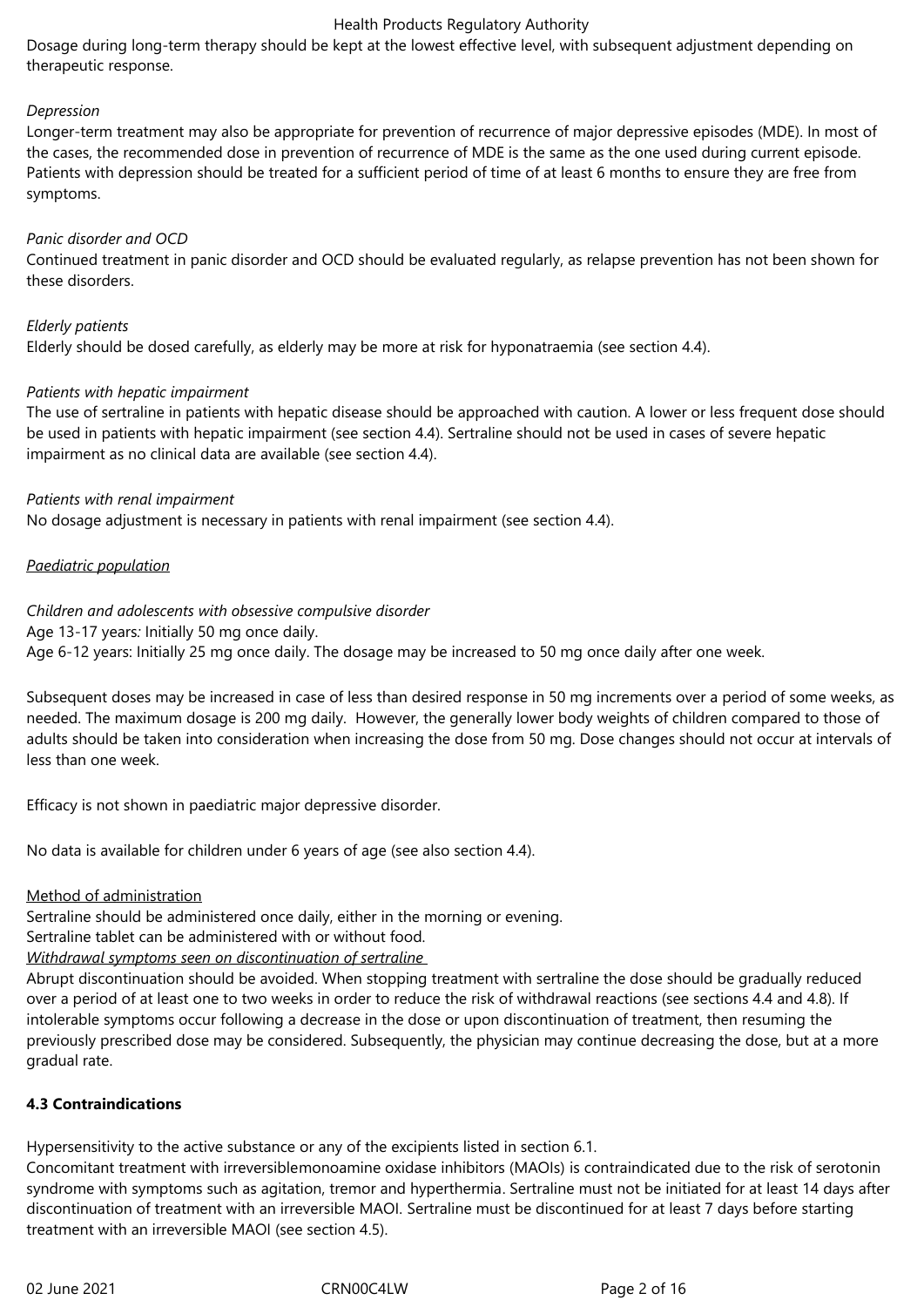Concomitant intake of pimozide is contraindicated (see section 4.5).

# **4.4 Special warnings and precautions for use**

# Serotonin Syndrome (SS) or Neuroleptic Malignant Syndrome (NMS)

The development of potentially life-threatening syndromes like serotonin syndrome (SS) or Neuroleptic Malignant Syndrome (NMS) has been reported with SSRIs, including treatment with sertraline. The risk of SS or NMS with SSRIs is increased with concomitant use of other serotonergic drugs (including other serotonergic antidepressants, amphetamines, triptans), with drugs which impair metabolism of serotonin (including MAOIs e.g. methylene blue), antipsychotics and other dopamine antagonists, and with opiate drugs. Patients should be monitored for the emergence of signs and symptoms of SS or NMS syndrome (see section 4.3).

# Switching from Selective Serotonin Reuptake Inhibitors (SSRIs), antidepressants or antiobsessional drugs

There is limited controlled experience regarding the optimal timing of switching from SSRIs, antidepressants or antiobsessional drugs to sertraline. Care and prudent medical judgment should be exercised when switching, particularly from long-acting agents such as fluoxetine.

# Other serotonergic drugs e.g. tryptophan, fenfluramine and 5-HT agonists

Co-administration of sertraline with other drugs which enhance the effects of serotonergic neurotransmission such as amphetamines, tryptophan or fenfluramine or 5-HT agonists, or the herbal medicine, St John's Wort (*hypericum perforatum*), should be undertaken with caution and avoided whenever possible due to the potential for a pharmacodynamic interaction.

# QTc Prolongation/Torsade de Pointes (TdP)

Cases of QTc prolongation and TdP have been reported during post-marketing use of sertraline. The majority of reports occurred in patients with other risk factors for QTc prolongation/TdP. Effect on QTc prolongation was confirmed in a thorough QTc study in healthy volunteers, with a statistically significant positive exposure-response relationship. Therefore sertraline should be used with caution in patients with additional risk factors for QTc prolongation such as cardiac disease, hypokalaemia or hypomagnesemia, familial history of QTc prolongation, bradycardia and concomitant use of medications which prolong QTc interval (see sections 4.5 and 5.1).

# Activation of hypomania or mania

Manic/hypomanic symptoms have been reported to emerge in a small proportion of patients treated with marketed antidepressant and antiobsessional drugs, including sertraline. Therefore sertraline should be used with caution in patients with a history of mania/hypomania. Close surveillance by the physician is required. Sertraline should be discontinued in any patient entering a manic phase.

# Schizophrenia

Psychotic symptoms might become aggravated in schizophrenic patients.

# Seizures

Seizures may occur with sertraline therapy: sertraline should be avoided in patients with unstable epilepsy and patients with controlled epilepsy should be carefully monitored. Sertraline should be discontinued in any patient who develops seizures.

# Suicide/suicidal thoughts/suicide attempts or clinical worsening

Depression is associated with an increased risk of suicidal thoughts, self harm and suicide (suicide-related events). This risk persists until significant remission occurs. As improvement may not occur during the first few weeks or more of treatment, patients should be closely monitored until such improvement occurs. It is general clinical experience that the risk of suicide may increase in the early stages of recovery.

Other psychiatric conditions, for which sertraline is prescribed, can also be associated with an increased risk of suicide-related events. In addition, these conditions may be co-morbid with major depressive disorder. The same precautions observed when treating patients with major depressive disorder should therefore be observed when treating patients with other psychiatric disorders.

Patients with a history of suicide-related events, or those exhibiting a significant degree of suicidal ideation prior to commencement of treatment are known to be at greater risk of suicidal thoughts or suicide attempts, and should receive careful monitoring during treatment. A meta‑analysis of placebo‑controlled clinical trials of antidepressant drugs in adult

02 June 2021 **CRNOOC4LW** CRNOOC4LW Page 3 of 16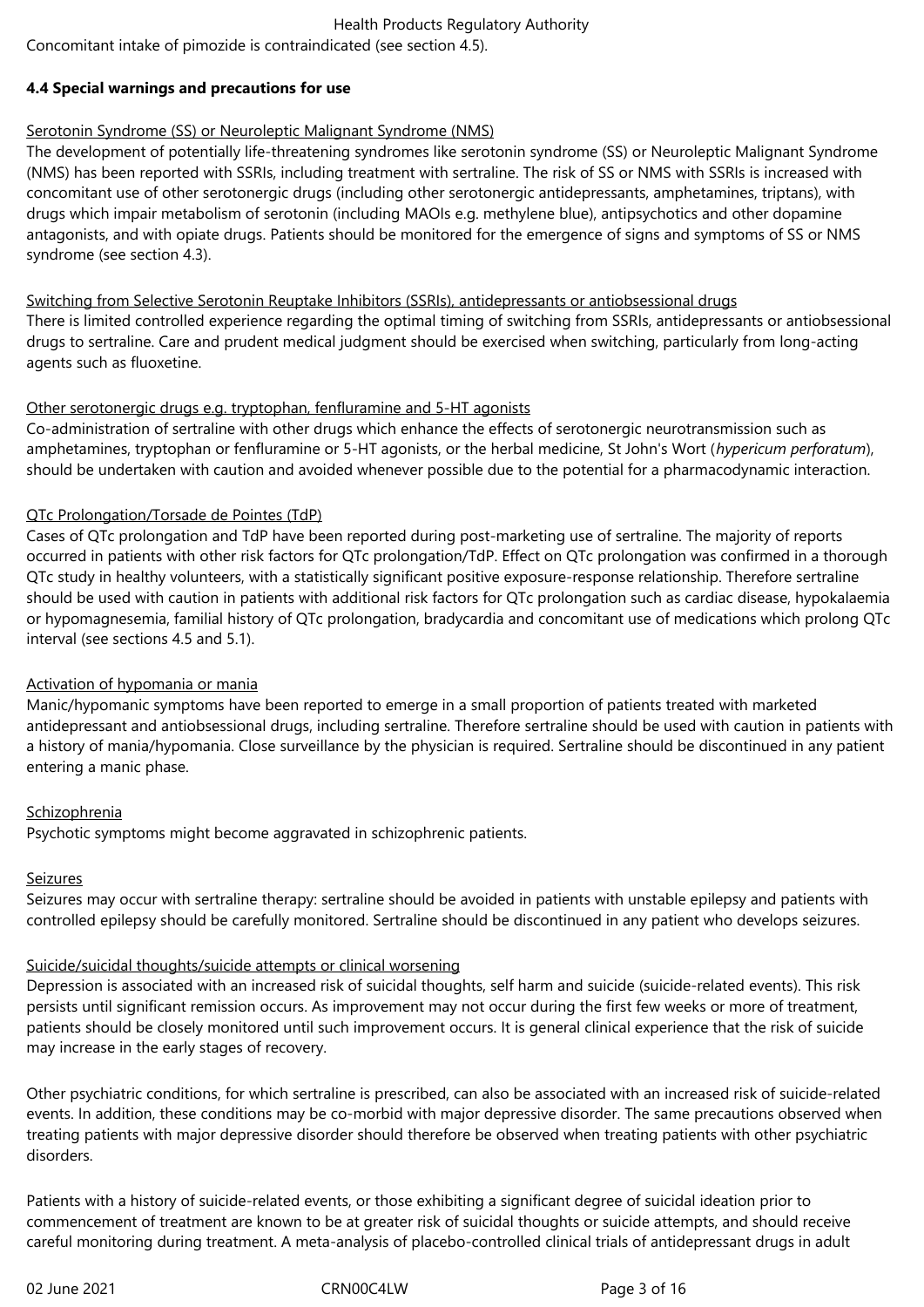patients with psychiatric disorders showed an increased risk of suicidal behaviour with antidepressants compared to placebo in patients less than 25 years old.

Close supervision of patients and in particular those at high risk should accompany drug therapy especially in early treatment and following dose changes. Patients (and caregivers of patients) should be alerted about the need to monitor for any clinical worsening, suicidal behaviour or thoughts and unusual changes in behaviour and to seek medical advice immediately if these symptoms present.

#### Sexual dysfunction

Selective serotonin reuptake inhibitors (SSRIs) may cause symptoms of sexual dysfunction (see section 4.8). There have been reports of long-lasting sexual dysfunction where the symptoms have continued despite discontinuation of SSRIs.

### Paediatric population

Sertraline should not be used in the treatment of children and adolescents under the age of 18 years, except for patients with obsessive compulsive disorder aged 6-17 years old. Suicide-related behaviours (suicide attempt and suicidal thoughts), and hostility (predominantly aggression, oppositional behaviour and anger) were more frequently observed in clinical trials among children and adolescents treated with antidepressants compared to those treated with placebo. If, based on clinical need, a decision to treat is nevertheless taken; the patient should be carefully monitored for appearance of suicidal symptoms. In addition only limited clinical evidence is available concerning, long-term safety data in children and adolescents including effects on growth, sexual maturation and cognitive and behavioural developments. A few cases of retarded growth and delayed puberty have been reported post-marketing. The clinical relevance and causality are yet unclear (see section 5.3 for corresponding preclinical safety data). Physicians must monitor paediatric patients on long term treatment for abnormalities in growth and development.

# Abnormal bleeding/Haemorrhage

There have been reports of bleeding abnormalities with SSRIs including cutaneous bleeding (ecchymoses and purpura) and other haemorrhagic events such as gastrointestinal or gynaecological bleeding, including fatal haemorrhages. SSRIs/SNRIs may increase the risk of postpartum haemorrhage (see sections 4.6, 4.8). Caution is advised in patients taking SSRIs, particularly in concomitant use with drugs known to affect platelet function (e.g. anticoagulants,atypical antipsychotics and phenothiazines, most tricyclic antidepressants, acetylsalicylic acid and non-steroidal anti-inflammatory drugs (NSAIDs)) as well as in patients with a history of bleeding disorders (see section 4.5).

#### Hyponatraemia

Hyponatraemia may occur as a result of treatment with SSRIs or SNRIs including sertraline. In many cases, hyponatraemia appears to be the result of a syndrome of inappropriate antidiuretic hormone secretion (SIADH). Cases of serum sodium levels lower than 110 mmol/L have been reported.

Elderly patients may be at greater risk of developing hyponatraemia with SSRIs and SNRIs. Also patients taking diuretics or who are otherwise volume-depleted may be at greater risk (see Use in elderly). Discontinuation of sertraline should be considered in patients with symptomatic hyponatraemia and appropriate medical intervention should be instituted. Signs and symptoms of hyponatraemia include headache, difficulty concentrating, memory impairment, confusion, weakness and unsteadiness which may lead to falls. Signs and symptoms associated with more severe and/or acute cases have included hallucination, syncope, seizure, coma, respiratory arrest, and death.

# Withdrawal symptoms seen on discontinuation of sertraline treatment

Withdrawal symptoms when treatment is discontinued are common, particularly if discontinuation is abrupt (see section 4.8). In clinical trials, among patients treated with sertraline, the incidence of reported withdrawal reactions was 23% in those discontinuing sertraline compared to 12% in those who continued to receive sertraline treatment.

The risk of withdrawal symptoms may be dependent on several factors including the duration and dose of therapy and the rate of dose reduction. Dizziness, sensory disturbances (including paraesthesia), sleep disturbances (including insomnia and intense dreams), agitation or anxiety, nausea and/or vomiting, tremor and headache are the most commonly reported reactions. Generally these symptoms are mild to moderate; however, in some patients they may be severe in intensity. They usually occur within the first few days of discontinuing treatment, but there have been very rare reports of such symptoms in patients who have inadvertently missed a dose. Generally these symptoms are self-limiting and usually resolve within 2 weeks, though in some individuals they may be prolonged (2-3 months or more). It is therefore advised that sertraline should be gradually tapered when discontinuing treatment over a period of several weeks or months, according to the patient's needs(see section 4.2).

02 June 2021 **CRN00C4LW** CRN00C4LW Page 4 of 16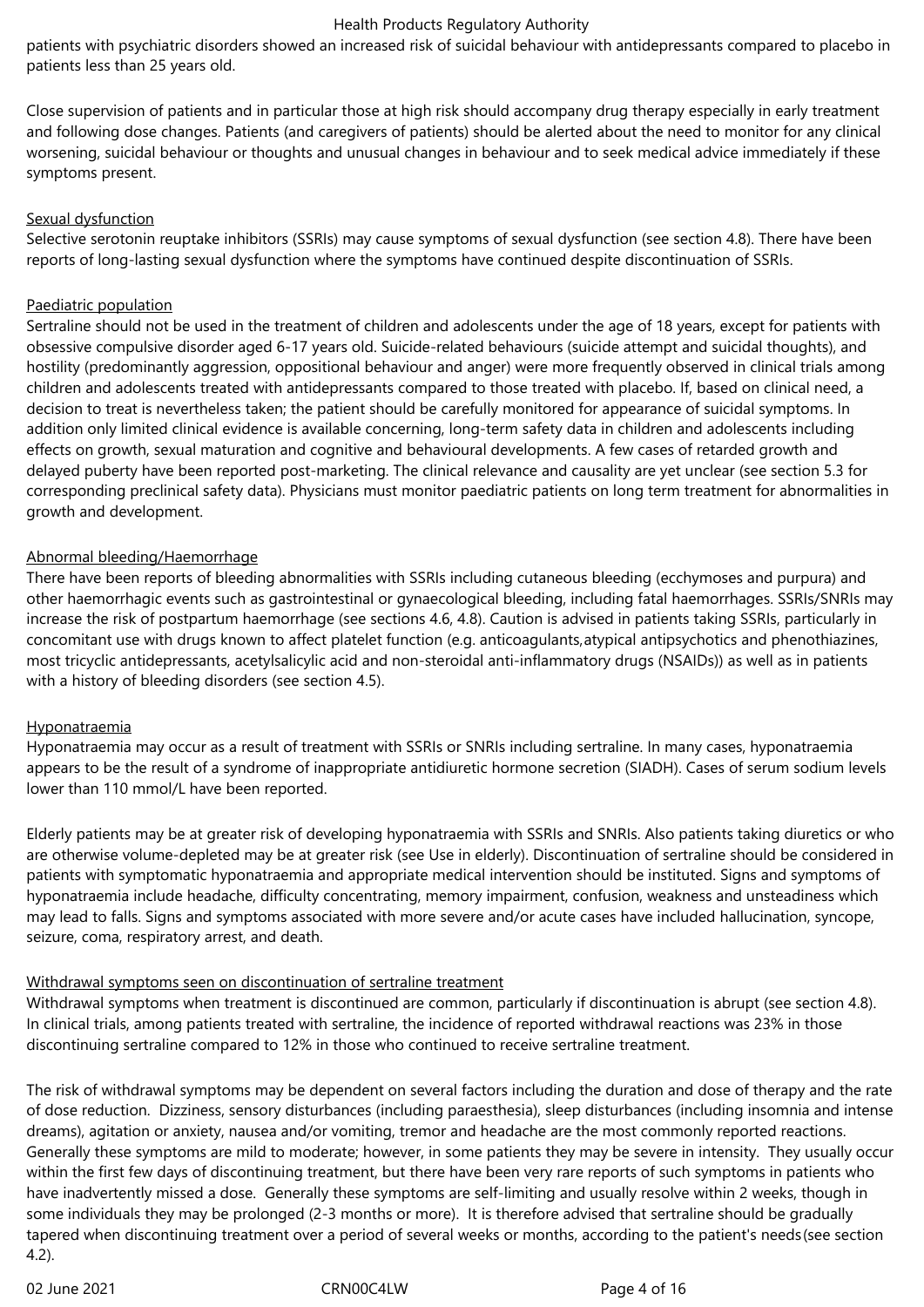# Akathisia/psychomotor restlessness

The use of sertraline has been associated with the development of akathisia, characterised by a subjectively unpleasant or distressing restlessness and need to move often accompanied by an inability to sit or stand still. This is most likely to occur within the first few weeks of treatment. In patients who develop these symptoms, increasing the dose may be detrimental.

### Hepatic impairment

Sertraline is extensively metabolised by the liver. A multiple dose pharmacokinetic study in subjects with mild, stable cirrhosis demonstrated a prolonged elimination half life and approximately three-fold greater AUC and Cmax in comparison to normal subjects. There were no significant differences in plasma protein binding observed between the two groups. The use of sertraline in patients with hepatic disease must be approached with caution. If sertraline is administered to patients with hepatic impairment, a lower or less frequent dose should be considered. Sertraline should not be used in patients with severe hepatic impairment (see section 4.2).

#### Renal impairment

Sertraline is extensively metabolised, and excretion of unchanged drug in urine is a minor route of elimination. In studies of patients with mild to moderate renal impairment (creatinine clearance 30‑60 ml/min) or moderate to severe renal impairment (creatinine clearance 10-29 ml/min), multiple-dose pharmacokinetic parameters (AUC<sub>0-24</sub> or Cmax) were not significantly different compared with controls. Sertraline dosing does not have to be adjusted based on the degree of renal impairment.

# Use in elderly

Over 700 elderly patients (>65 years) have participated in clinical studies. The pattern and incidence of adverse reactions in the elderly was similar to that in younger patients.

SSRIs or SNRIs including sertraline have however been associated with cases of clinically significant hyponatraemia in elderly patients, who may be at greater risk for this adverse event (see Hyponatraemia in section 4.4).

#### Diabetes

In patients with diabetes, treatment with an SSRI may alter glycaemic control. Insulin and/or oral hypoglycaemic dosage may need to be adjusted.

#### Electroconvulsive therapy

There are no clinical studies establishing the risks or benefits of the combined use of ECT and sertraline.

# Grapefruit juice

The administration of sertraline with grapefruit juice is not recommended (see section 4.5).

#### Interference with urine screening tests

False-positive urine immunoassay screening tests for benzodiazepines have been reported in patients taking sertraline. This is due to lack of specificity of the screening tests. False-positive test results may be expected for several days following discontinuation of sertraline therapy. Confirmatory tests, such as gas chromatography/mass spectrometry, will distinguish sertraline from benzodiazepines.

#### Angle-Closure glaucoma

SSRIs including sertraline may have an effect on pupil size resulting in mydriasis. This mydriatic effect has the potential to narrow the eye angle resulting in increased intraocular pressure and angle-closure glaucoma, especially in patients pre-disposed. Sertraline should therefore be used with caution in patients with angle-closure glaucoma or history of glaucoma.

#### Excipient information

This medicine contains less than 1 mmol sodium (23 mg) per tablet, that is to say essentially 'sodium free'.

#### **4.5 Interaction with other medicinal products and other forms of interactions**

#### **Contraindicated**

*Monoamine Oxidase Inhibitors Irreversible MAOIs (e.g. selegiline)*

02 June 2021 **CRNOOC4LW** CRNOOC4LW Page 5 of 16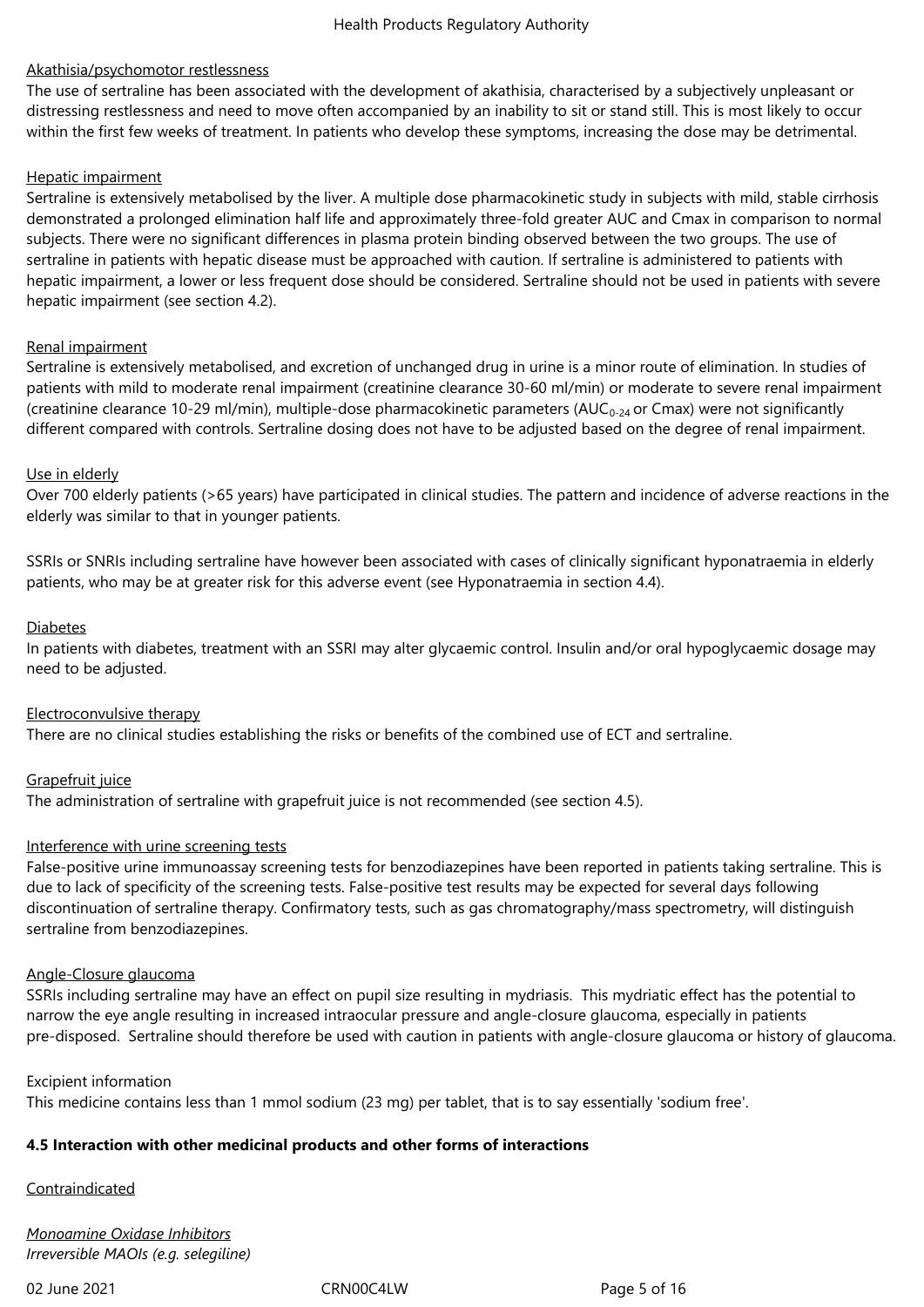Sertraline must not be used in combination with irreversible MAOIs such as selegiline. Sertraline must not be initiated for at least 14 days after discontinuation of treatment with an irreversible MAOI. Sertraline must be discontinued for at least 7 days before starting treatment with an irreversible MAOI (see section 4.3).

#### *Reversible, selective MAO-A inhibitor (moclobemide)*

Due to the risk of serotonin syndrome, the combination of sertraline with a reversible and selective MAOI, such as moclobemide, should not be given. Following treatment with a reversible MAO‑inhibitor, a shorter withdrawal period than 14 days may be used before initiation of sertraline treatment. It is recommended that sertraline should be discontinued for at least 7 days before starting treatment with a reversible MAOI (see section 4.3).

#### *Reversible, non-selective MAOI (linezolid)*

The antibiotic linezolid is a weak reversible and non-selective MAOI and should not be given to patients treated with sertraline (see section 4.3).

Severe adverse reactions have been reported in patients who have recently been discontinued from an MAOI (e.g. methylene blue) and started on sertraline, or have recently had sertraline therapy discontinued prior to initiation of an MAOI. These reactions have included tremor, myoclonus, diaphoresis, nausea, vomiting, flushing, dizziness, and hyperthermia with features resembling neuroleptic malignant syndrome, seizures, and death.

#### *Pimozide*

Increased pimozide levels of approximately 35% have been demonstrated in a study of a single low dose pimozide (2 mg). These increased levels were not associated with any changes in EKG. While the mechanism of this interaction is unknown, due to the narrow therapeutic index of pimozide, concomitant administration of sertraline and pimozide is contraindicated (see section 4.3).

Co-administration with sertraline is not recommended.

#### *CNS depressants and alcohol*

The co-administration of sertraline 200 mg daily did not potentiate the effects of alcohol, carbamazepine, haloperidol, or phenytoin on cognitive and psychomotor performance in healthy subjects; however, the concomitant use of sertraline and alcohol is not recommended.

*Other serotonergic drugs* See section 4.4.

Caution is also advised with fentanyl (used in general anaesthesia or in the treatment of chronic pain), other serotonergic drugs (including other serotonergic antidepressants, amphetamines, triptans), and with other opiate drugs.

#### Special Precautions

#### *Drugs that Prolong the QT Interval*

The risk of QTc prolongation and/or ventricular arrhythmias (e.g. TdP) may be increased with concomitant use of other drugs which prolong the QTc interval (e.g. some antipsychotics and antibiotics) (see sections 4.4 and 5.1).

#### *Lithium*

In a placebo-controlled trial in normal volunteers, the co-administration of sertraline with lithium did not significantly alter lithium pharmacokinetics, but did result in an increase in tremor relative to placebo, indicating a possible pharmacodynamic interaction. When co-administering sertraline with lithium, patients should be appropriately monitored.

#### *Phenytoin*

A placebo-controlled trial in normal volunteers suggests that chronic administration of sertraline 200 mg/day does not produce clinically important inhibition of phenytoin metabolism. Nonetheless,as some case reports have emerged of high phenytoin exposure in patients using sertraline, it is recommended that plasma phenytoin concentrations be monitored following initiation of sertraline therapy, with appropriate adjustments to the phenytoin dose. In addition, co-administration of phenytoin may cause a reduction of sertraline plasma levels. It cannot be excluded that other CYP3A4 inducers, e.g. phenobarbital, carbamazepine, St John´s Wort, rifampicin may cause a reduction of sertraline plasma levels.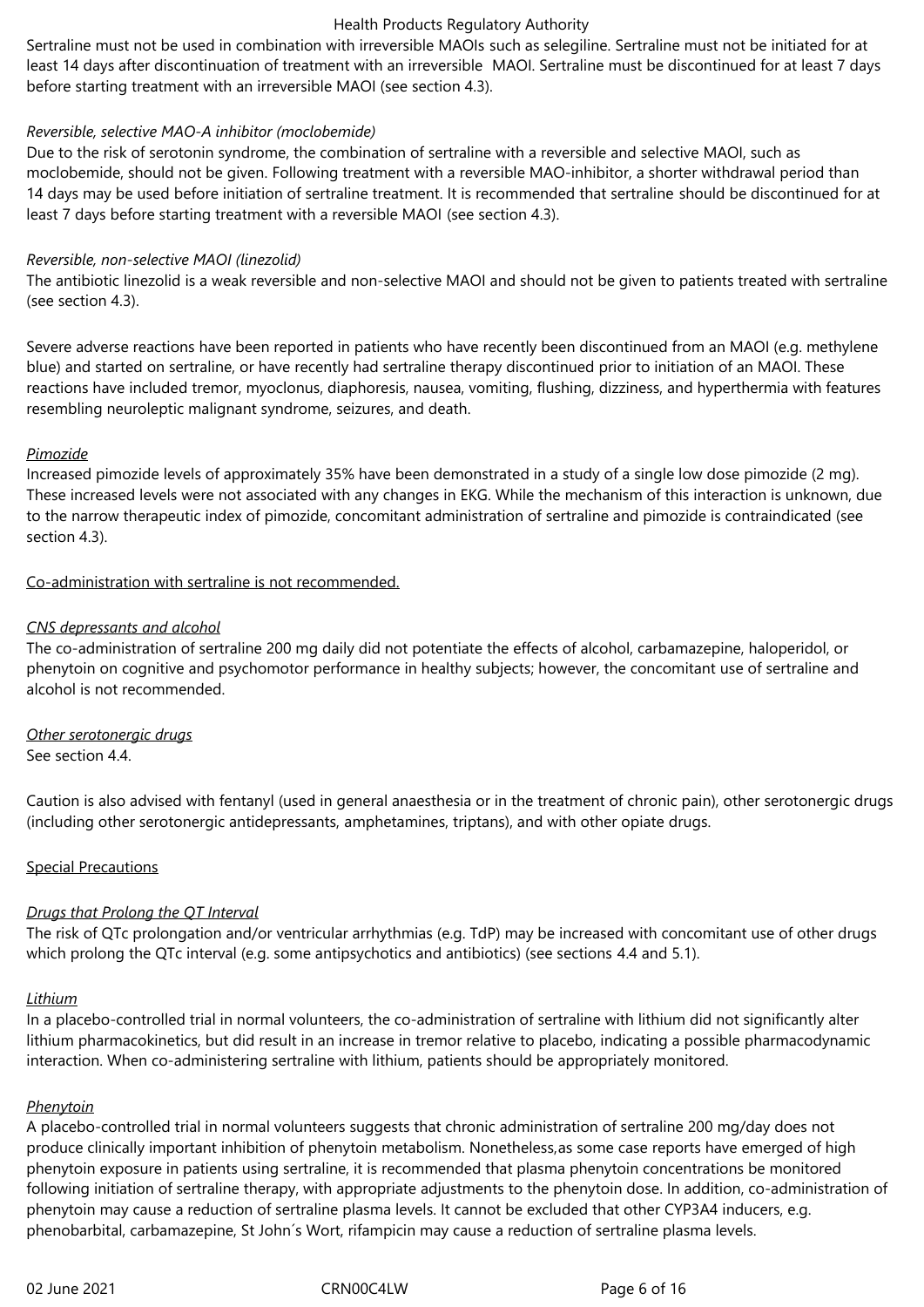#### *Triptans*

There have been rare post-marketing reports describing patients with weakness, hyperreflexia, incoordination, confusion, anxiety and agitation following the use of sertraline and sumatriptan. Symptoms of serotonergic syndrome may also occur with other products of the same class (triptans). If concomitant treatment with sertraline and triptans is clinically warranted, appropriate observation of the patient is advised (see section 4.4).

# *Warfarin*

Co-administration of sertraline 200 mg daily with warfarin resulted in a small but statistically significant increase in prothrombin time, which may in some rare cases unbalance the INR value. Accordingly, prothrombin time should be carefully monitored when sertraline therapy is initiated or stopped.

### *Other drug interactions, digoxin, atenolol, cimetidine*

Co-administration with cimetidine caused a substantial decrease in sertraline clearance. The clinical significance of these changes is unknown. Sertraline had no effect on the beta-adrenergic blocking ability of atenolol. No interaction of sertraline 200 mg daily was observed with digoxin.

# *Drugs affecting platelet function*

The risk of bleeding may be increased when medicines acting on platelet function (e.g. NSAIDs, acetylsalicylic acid and ticlopidine) or other medicines that might increase bleeding risk are concomitantly administered with SSRIs, including sertraline (see section 4.4).

# *Neuromuscular Blockers*

SSRIs may reduce plasma cholinesterase activity resulting in a prolongation of the neuromuscular blocking action of mivacurium or other neuromuscular blockers.

# *Drugs Metabolized by Cytochrome P450*

Sertraline may act as a mild-moderate inhibitor of CYP 2D6. Chronic dosing with sertraline 50 mg daily showed moderate elevation (mean 23%-37%) of steady-state desipramine plasma levels (a marker of CYP 2D6 isozyme activity). Clinical relevant interactions may occur with other CYP 2D6 substrates with a narrow therapeutic index like class 1C antiarrhythmics such as propafenone and flecainide, TCAs and typical antipsychotics, especially at higher sertraline dose levels.

Sertraline does not act as an inhibitor of CYP 3A4, CYP 2C9, CYP 2C19, and CYP 1A2 to a clinically significant degree. This has been confirmed by *in-vivo* interaction studies with CYP3A4 substrates (endogenous cortisol, carbamazepine, terfenadine, alprazolam), CYP2C19 substrate diazepam, and CYP2C9 substrates tolbutamide, glibenclamide and phenytoin.*In vitro* studies indicate that sertraline has little or no potential to inhibit CYP 1A2.

Intake of three glasses of grapefruit juice daily increased the sertraline plasma levels by approximately 100% in a cross-over study in eight Japanese healthy subjects. Therefore, the intake of grapefruit juice should be avoided during treatment with sertraline (see section 4.4).

Based on the interaction study with grapefruit juice, it cannot be excluded that the concomitant administration of sertraline and potent CYP3A4 inhibitors, e.g. protease inhibitors, ketoconazole, itraconazole, posaconazole, voriconazole, clarithromycin, telithromycin and nefazodone, would result in even larger increases in exposure of sertraline. This also concerns moderate CYP3A4 inhibitors, e.g. aprepitant, erythromycin, fluconazole, verapamil and diltiazem. The intake of potent CYP3A4 inhibitors should be avoided during treatment with sertraline.

Sertraline plasma levels are enhanced by about 50% in poor metabolizers of CYP2C19 compared to rapid metabolizers (see section 5.2). Interaction with strong inhibitors of CYP2C19, e.g. omeprazole, lansoprazole, pantoprazole, rabeprazole, fluoxetine, fluvoxamine cannot be excluded.

#### **4.6 Fertility, pregnancy and lactation**

#### **Pregnancy**

There are no well controlled studies in pregnant women. However, a substantial amount of data did not reveal evidence of induction of congenital malformations by sertraline. Animal studies showed evidence for effects on reproduction probably due to maternal toxicity caused by the pharmacodynamic action of the compound and/or direct pharmacodynamic action of the compound on the foetus (see section 5.3).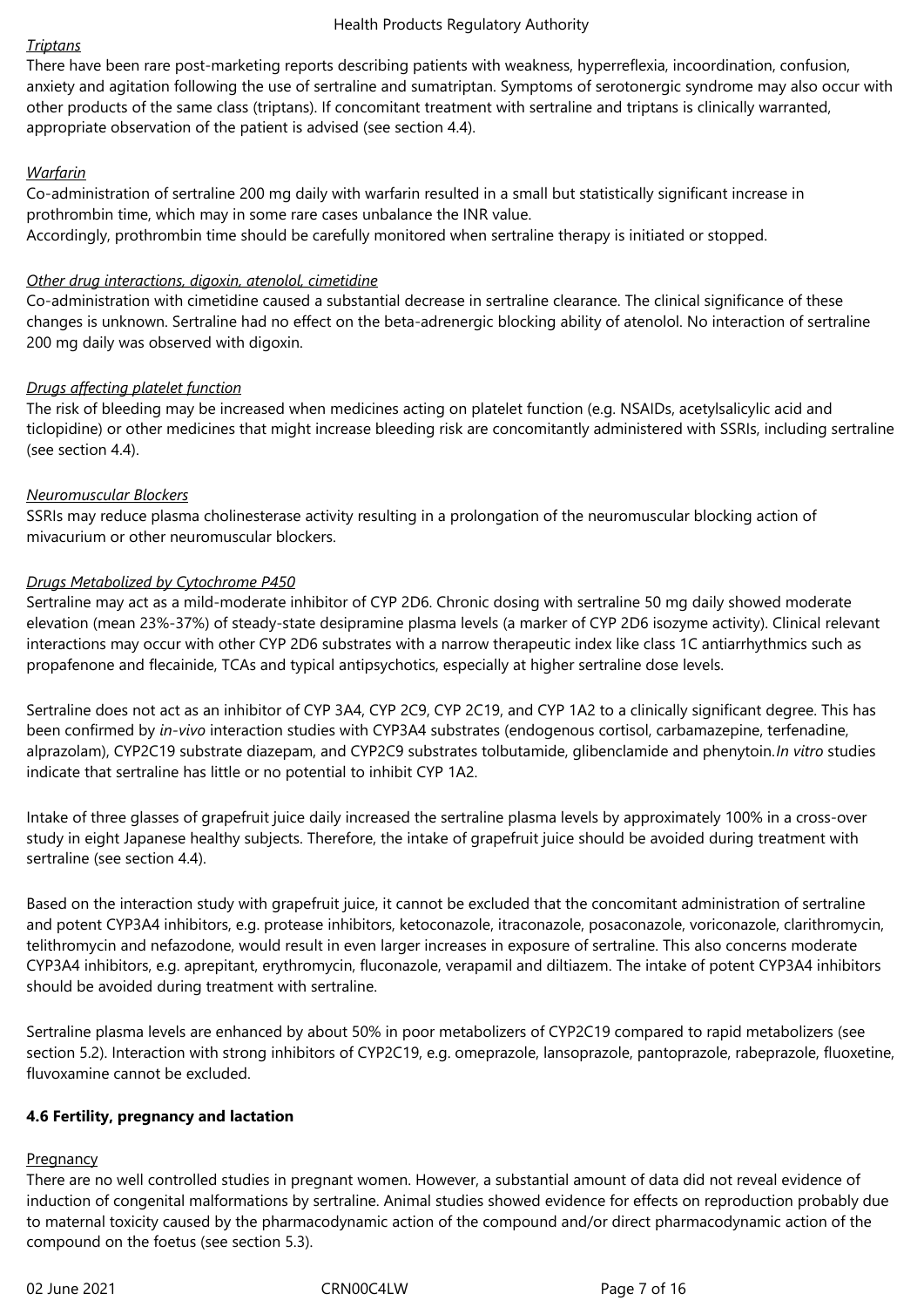Use of sertraline during pregnancy has been reported to cause symptoms, compatible with withdrawal reactions, in some neonates, whose mothers had been on sertraline. This phenomenon has also been observed with other SSRI antidepressants. Sertraline is not recommended in pregnancy, unless the clinical condition of the woman is such that the benefit of the treatment is expected to outweigh the potential risk.

Observational data indicate an increased risk (less than 2-fold) of postpartum haemorrhage following SSRI/SNRI exposure within the month prior to birth (see sections 4.4, 4.8).

Neonates should be observed if maternal use of sertraline continues into the later stages of pregnancy, particularly the third trimester. The following symptoms may occur in the neonate after maternal sertraline use in later stages of pregnancy: respiratory distress, cyanosis, apnoea, seizures, temperature instability, feeding difficulty, vomiting, hypoglycaemia, hypertonia, hypotonia, hyperreflexia, tremor, jitteriness, irritability, lethargy, constant crying, somnolence and difficulty in sleeping. These symptoms could be due to either serotonergic effects or withdrawal symptoms. In a majority of instances the complications begin immediately or soon (<24 hours*)* after delivery.

Epidemiological data have suggested that the use of SSRIs in pregnancy, particular in late pregnancy, may increase the risk of persistent pulmonary hypertension in the newborn (PPHN). The observed risk was approximately 5 cases per 1000 pregnancies. In the general population 1 to 2 cases of PPHN per 1000 pregnancies occur.

#### Breast-feeding

Published data concerning sertraline levels in breast milk show that small quantities of sertraline and its metabolite N-desmethylsertraline are excreted in milk. Generally negligible to undetectable levels were found in infant serum, with one exception of an infant with serum levels about 50% of the maternal level (but without a noticeable health effect in this infant). To date, no adverse effects on the health of infants nursed by mothers using sertraline have been reported, but a risk cannot be excluded. Use in nursing mothers is not recommended unless, in the judgment of the physician, the benefit outweighs the risk.

# Fertility

Animal data did not show an effect of sertraline on fertility parameters (see section 5.3). Human case reports with some SSRI's have shown that an effect on sperm quality is reversible. Impact on human fertility has not been observed so far.

#### **4.7 Effects on ability to drive and use machines**

Clinical pharmacology studies have shown that sertraline has no effect on psychomotor performance. However, as psychotropic drugs may impair the mental or physical abilities required for the performance of potentially hazardous tasks such as driving a car or operating machinery, the patient should be cautioned accordingly.

# **4.8 Undesirable effects**

Nausea is the most common undesirable effect. In the treatment of social anxiety disorder, sexual dysfunction (ejaculation failure) in men occurred in 14% for sertraline vs 0% in placebo. These undesirable effects are dose dependent and are often transient in nature with continued treatment.

The undesirable effects profile commonly observed in double-blind, placebo-controlled studies in patients with OCD, panic disorder, PTSD and social anxiety disorder was similar to that observed in clinical trials in patients with depression.

*Table 1* displays adverse reactions observed from post-marketing experience (frequency not known) and placebo-controlled clinical trials (comprising a total of 2542 patients on sertraline and 2145 on placebo) in depression, OCD, panic disorder, PTSD and social anxiety disorder.

Some adverse drug reactions listed in Table 1 may decrease in intensity and frequency with continued treatment and do not generally lead to cessation of therapy.

# *Table 1: Adverse Reactions*

**Frequency of adverse reactions observed from placebo-controlled clinical trials in depression, OCD, panic disorder, PTSD and social anxiety disorder. Pooled analysis and post-marketing experience.**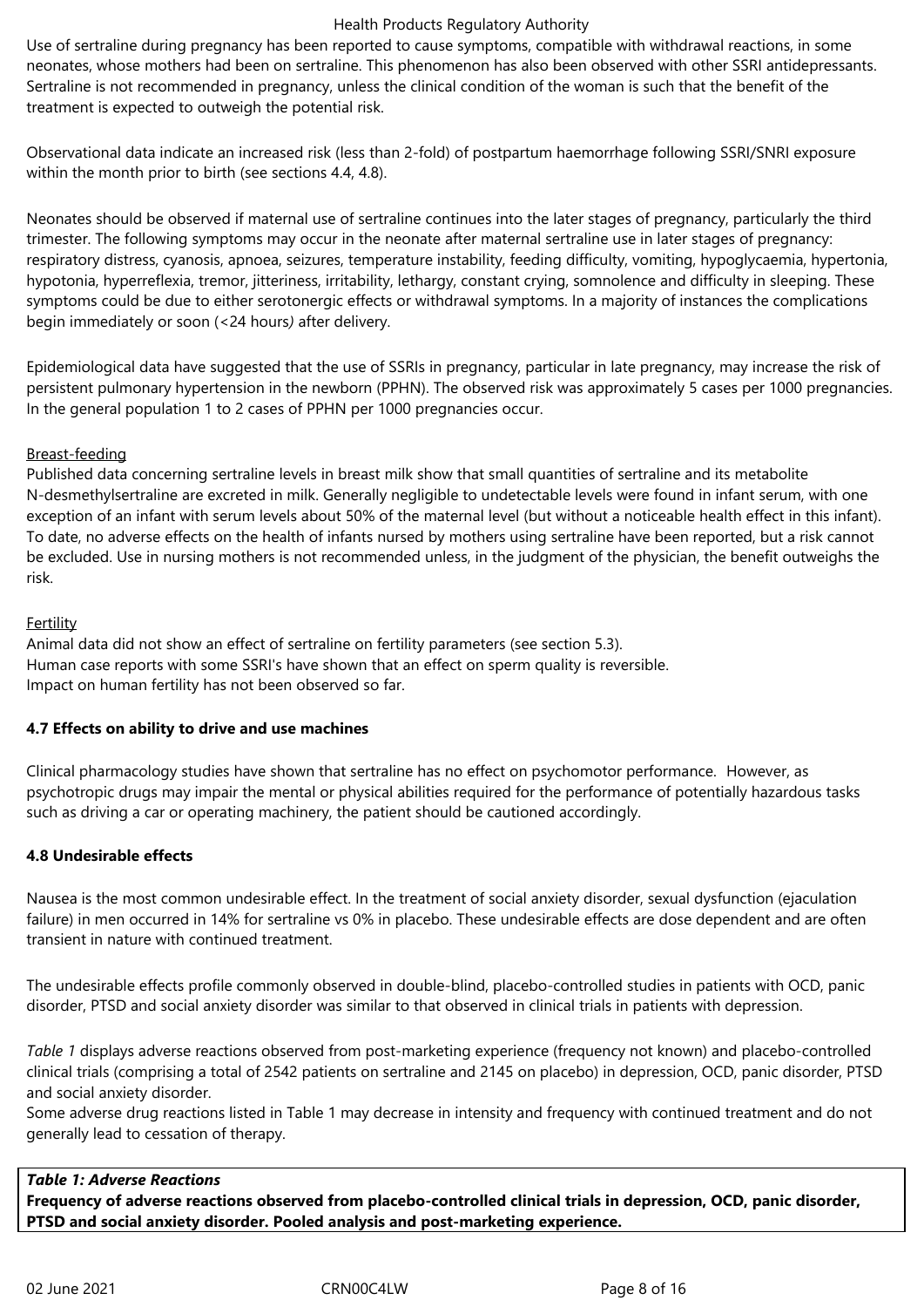| Health Products Regulatory Authority                                           |                                                   |                                                                                                                                                                                                                                                                                         |                                                                                                                                                                                                                                                                                          |                                                                                                                                                                                                                                                                                                                                                                                                                                                                                                           |                                                                                                                 |  |
|--------------------------------------------------------------------------------|---------------------------------------------------|-----------------------------------------------------------------------------------------------------------------------------------------------------------------------------------------------------------------------------------------------------------------------------------------|------------------------------------------------------------------------------------------------------------------------------------------------------------------------------------------------------------------------------------------------------------------------------------------|-----------------------------------------------------------------------------------------------------------------------------------------------------------------------------------------------------------------------------------------------------------------------------------------------------------------------------------------------------------------------------------------------------------------------------------------------------------------------------------------------------------|-----------------------------------------------------------------------------------------------------------------|--|
| <b>System Organ Class</b>                                                      | <b>Very</b><br>Common<br>(21/10)                  | <b>Common</b><br>(≥1/100 to<br>$<1/10$ )                                                                                                                                                                                                                                                | <b>Uncommon</b><br>(≥1/1,000 to<br>$<$ 1/100)                                                                                                                                                                                                                                            | Rare<br>(≥1/10,000 to<br>$<$ 1/1,000)                                                                                                                                                                                                                                                                                                                                                                                                                                                                     | <b>Frequency</b><br><b>Not Known</b><br>(Cannot be<br><b>Estimated</b><br>From the<br><b>Available</b><br>Data) |  |
| Infections and infestations                                                    |                                                   | upper respiratory<br>tract<br>infection,<br>pharyngitis,<br>rhinitis                                                                                                                                                                                                                    | gastroenteritis,<br>otitis media                                                                                                                                                                                                                                                         | diverticulitis <sup>§</sup>                                                                                                                                                                                                                                                                                                                                                                                                                                                                               |                                                                                                                 |  |
| Neoplasms benign,<br>malignant and unspecified<br>(including cysts and polyps) |                                                   |                                                                                                                                                                                                                                                                                         | neoplasm                                                                                                                                                                                                                                                                                 |                                                                                                                                                                                                                                                                                                                                                                                                                                                                                                           |                                                                                                                 |  |
| Blood and lymphatic<br>system disorders                                        |                                                   |                                                                                                                                                                                                                                                                                         |                                                                                                                                                                                                                                                                                          | lymphadenopathy,<br>thrombocytopenia <sup>*§</sup> ,<br>leukopenia <sup>*§</sup>                                                                                                                                                                                                                                                                                                                                                                                                                          |                                                                                                                 |  |
| Immune system disorders                                                        |                                                   |                                                                                                                                                                                                                                                                                         | hypersensitivity <sup>*</sup> ,<br>seasonal allergy                                                                                                                                                                                                                                      | anaphylactoid<br>reaction <sup>'</sup>                                                                                                                                                                                                                                                                                                                                                                                                                                                                    |                                                                                                                 |  |
| <b>Endocrine disorders</b>                                                     |                                                   |                                                                                                                                                                                                                                                                                         | hypothyroidism <sup>*</sup>                                                                                                                                                                                                                                                              | hyperprolactinaemia <sup>*§</sup> ,<br>inappropriate<br>antidiuretic hormone<br>secretion <sup>*§</sup>                                                                                                                                                                                                                                                                                                                                                                                                   |                                                                                                                 |  |
| Metabolism and nutrition<br>disorders                                          |                                                   | decreased<br>appetite,<br>increased<br>appetite <sup>®</sup>                                                                                                                                                                                                                            |                                                                                                                                                                                                                                                                                          | hypercholesterolaemia,<br>diabetes mellitus <sup>*</sup> ,<br>hypoglycaemia <sup>*</sup> ,<br>hyperglycaemia <sup>*§</sup> ,<br>hyponatraemia <sup>*§</sup>                                                                                                                                                                                                                                                                                                                                               |                                                                                                                 |  |
| Psychiatric disorders                                                          | insomnia                                          | anxiety <sup>*</sup> ,<br>depression <sup>*</sup> ,<br>agitation <sup>*</sup> ,<br>libido decreased <sup>*</sup> ,<br>nervousness,<br>depersonalisation,<br>nightmare,<br>bruxism <sup>*</sup>                                                                                          | suicidal<br>ideation/behaviour,<br>psychotic disorder <sup>*</sup> ,<br>thinking abnormal,<br>apathy,<br>hallucination <sup>*</sup> ,<br>aggression <sup>*</sup> ,<br>euphoric mood <sup>*</sup> ,<br>paranoia                                                                           | conversion disorder <sup>*§</sup> ,<br>paroniria <sup>*§</sup> , drug<br>dependence, sleep<br>walking, premature<br>ejaculation                                                                                                                                                                                                                                                                                                                                                                           |                                                                                                                 |  |
| Nervous system disorders                                                       | dizziness,<br>headache <sup>*</sup><br>somnolence | tremor,<br>movement<br>disorders<br>(including<br>extrapyramidal<br>symptoms such<br>as hyperkinesia,<br>hypertonia,<br>dystonia, teeth<br>grinding or gait<br>abnormalities),<br>paraesthesia <sup>*</sup> ,<br>hypertonia <sup>*</sup> ,<br>disturbance in<br>attention,<br>dysgeusia | amnesia,<br>hypoaesthesia <sup>*</sup> ,<br>muscle<br>contractions<br>involuntary <sup>*</sup> ,<br>syncope <sup>*</sup> ,<br>hyperkinesia <sup>*</sup> ,<br>migraine <sup>*</sup> ,<br>convulsion <sup>*</sup> ,<br>dizziness postural,<br>coordination<br>abnormal, speech<br>disorder | coma <sup>*</sup> , akathisia (see<br>section 4.4), dyskinesia,<br>hyperaesthesia,<br>cerebrovascular spasm<br>(including reversible<br>cerebral<br>vasoconstriction<br>syndrome and<br>Call-Fleming<br>syndrome) <sup>*§</sup> ,<br>psychomotor<br>restlessness <sup>*§</sup> (see<br>section 4.4), sensory<br>disturbance,<br>choreoathetosis <sup>§</sup> , also<br>reported were signs<br>and symptoms<br>associated with<br>serotonin syndrome <sup>®</sup><br>or neuroleptic<br>malignant syndrome: |                                                                                                                 |  |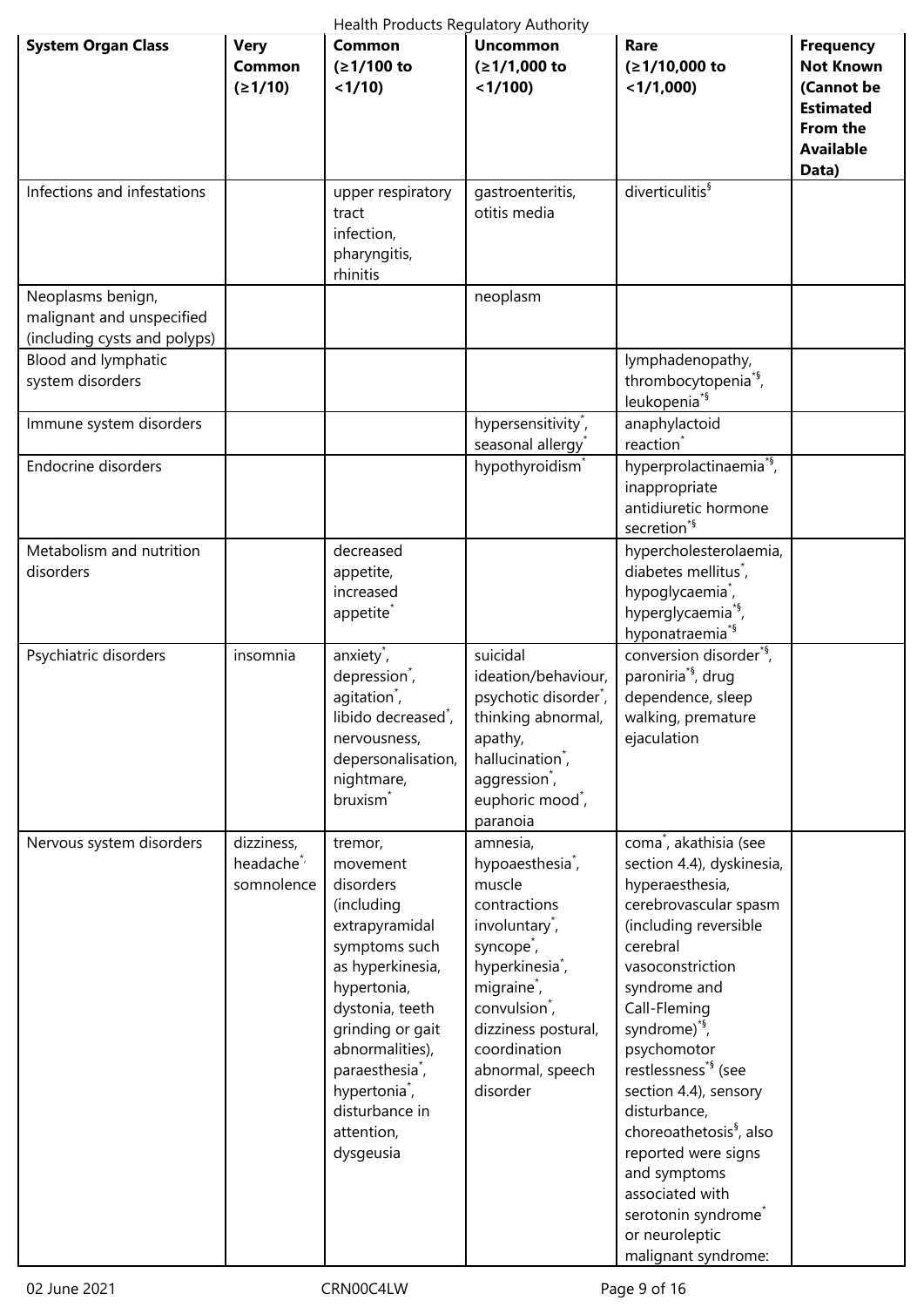| <b>Table 1: Adverse Reactions</b>                                                                                                                                                                       |                                    |                                                                                                                     |                                                                                                                                                            |                                                                                                                                                                                                                    |                                                                                                                 |  |  |
|---------------------------------------------------------------------------------------------------------------------------------------------------------------------------------------------------------|------------------------------------|---------------------------------------------------------------------------------------------------------------------|------------------------------------------------------------------------------------------------------------------------------------------------------------|--------------------------------------------------------------------------------------------------------------------------------------------------------------------------------------------------------------------|-----------------------------------------------------------------------------------------------------------------|--|--|
| Frequency of adverse reactions observed from placebo-controlled clinical trials in depression, OCD, panic disorder,<br>PTSD and social anxiety disorder. Pooled analysis and post-marketing experience. |                                    |                                                                                                                     |                                                                                                                                                            |                                                                                                                                                                                                                    |                                                                                                                 |  |  |
| <b>System Organ Class</b>                                                                                                                                                                               | <b>Very</b><br>Common<br>(21/10)   | Common<br>(≥1/100 to<br>< 1/10                                                                                      | <b>Uncommon</b><br>$(≥1/1,000$ to<br>$<$ 1/100)                                                                                                            | Rare<br>(≥1/10,000 to<br>$<$ 1/1,000)                                                                                                                                                                              | <b>Frequency</b><br><b>Not Known</b><br>(Cannot be<br><b>Estimated</b><br>From the<br><b>Available</b><br>Data) |  |  |
|                                                                                                                                                                                                         |                                    |                                                                                                                     |                                                                                                                                                            | In some cases<br>associated with<br>concomitant use of<br>serotonergic drugs<br>that included agitation,<br>confusion, diaphoresis,<br>diarrhoea, fever,<br>hypertension, rigidity<br>and tachycardia <sup>§</sup> |                                                                                                                 |  |  |
| Eye disorders                                                                                                                                                                                           |                                    | visual<br>disturbance <sup>*</sup>                                                                                  | mydriasis <sup>*</sup>                                                                                                                                     | scotoma, glaucoma,<br>diplopia, photophobia,<br>hyphaema <sup>*§</sup> , pupils<br>unequal <sup>*§</sup> , vision<br>abnormal <sup>§</sup> , lacrimal<br>disorder                                                  | maculopathy                                                                                                     |  |  |
| Ear and labyrinth disorders                                                                                                                                                                             |                                    | tinnitus <sup>*</sup>                                                                                               | ear pain                                                                                                                                                   |                                                                                                                                                                                                                    |                                                                                                                 |  |  |
| Cardiac disorders                                                                                                                                                                                       |                                    | palpitations <sup>*</sup>                                                                                           | tachycardia <sup>*</sup> ,<br>cardiac disorder                                                                                                             | myocardial infarction <sup>*§</sup> ,<br>Torsade de Pointes*§<br>(see sections 4.4, 4.5<br>and 5.1), bradycardia,<br>QTc prolongation <sup>*</sup> (see<br>sections 4.4, 4.5 and<br>5.1)                           |                                                                                                                 |  |  |
| Vascular disorders                                                                                                                                                                                      |                                    | hot flush <sup>*</sup>                                                                                              | abnormal bleeding<br>(such as<br>gastrointestinal<br>bleeding) <sup>*</sup> ,<br>hypertension <sup>*</sup> ,<br>flushing,<br>haematuria <sup>®</sup>       | peripheral ischaemia                                                                                                                                                                                               |                                                                                                                 |  |  |
| Respiratory, thoracic and<br>mediastinal disorders                                                                                                                                                      |                                    | yawning <sup>*</sup>                                                                                                | dyspnoea,<br>epistaxis <sup>*</sup> ,<br>bronchospasm <sup>®</sup>                                                                                         | hyperventilation,<br>interstitial lung<br>disease $*$ <sup>5</sup> ,<br>laryngospasm,<br>dysphonia, stridor <sup>*§</sup> ,<br>hypoventilation,<br>hiccups                                                         |                                                                                                                 |  |  |
| Gastrointestinal disorders                                                                                                                                                                              | nausea,<br>diarrhoea,<br>dry mouth | dyspepsia,<br>constipation <sup>*</sup> ,<br>abdominal pain <sup>*</sup> ,<br>vomiting <sup>*</sup> ,<br>flatulence | melaena, tooth<br>disorder,<br>oesophagitis,<br>glossitis,<br>haemorrhoids,<br>salivary<br>hypersecretion,<br>dysphagia,<br>eructation, tongue<br>disorder | mouth ulceration,<br>pancreatitis <sup>*§</sup> ,<br>haematochezia,<br>tongue ulceration,<br>stomatitis                                                                                                            |                                                                                                                 |  |  |
| Hepatobiliary disorders                                                                                                                                                                                 |                                    |                                                                                                                     |                                                                                                                                                            | hepatic function<br>abnormal, serious liver                                                                                                                                                                        |                                                                                                                 |  |  |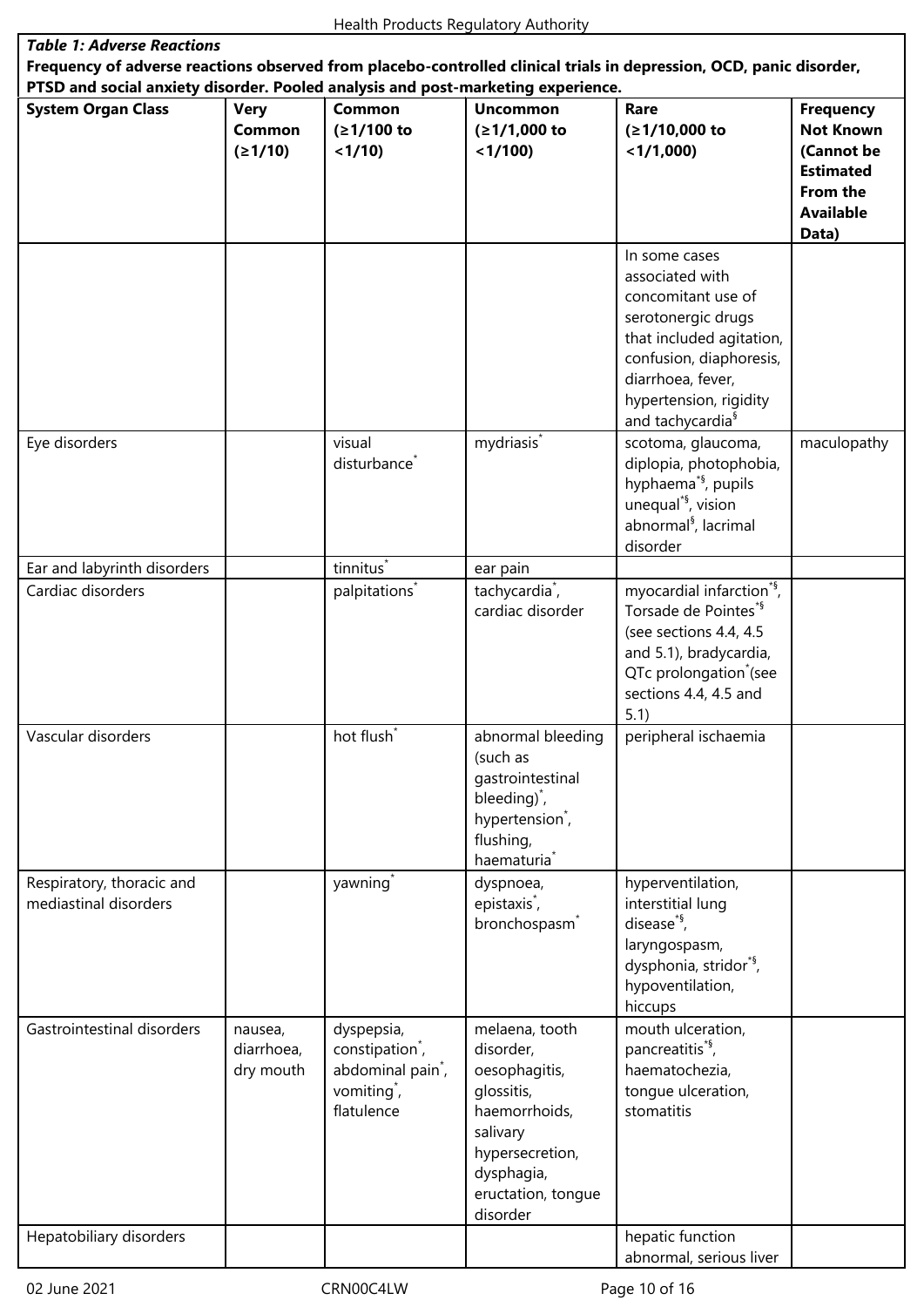| <b>Table 1: Adverse Reactions</b>                                                                                                                                                                       |                                         |                                                                                                     |                                                                                                                                                                                     |                                                                                                                                                                                                                                                                                                                                              |                                                                                                                 |  |
|---------------------------------------------------------------------------------------------------------------------------------------------------------------------------------------------------------|-----------------------------------------|-----------------------------------------------------------------------------------------------------|-------------------------------------------------------------------------------------------------------------------------------------------------------------------------------------|----------------------------------------------------------------------------------------------------------------------------------------------------------------------------------------------------------------------------------------------------------------------------------------------------------------------------------------------|-----------------------------------------------------------------------------------------------------------------|--|
| Frequency of adverse reactions observed from placebo-controlled clinical trials in depression, OCD, panic disorder,<br>PTSD and social anxiety disorder. Pooled analysis and post-marketing experience. |                                         |                                                                                                     |                                                                                                                                                                                     |                                                                                                                                                                                                                                                                                                                                              |                                                                                                                 |  |
|                                                                                                                                                                                                         |                                         |                                                                                                     |                                                                                                                                                                                     |                                                                                                                                                                                                                                                                                                                                              |                                                                                                                 |  |
| <b>System Organ Class</b>                                                                                                                                                                               | <b>Very</b><br><b>Common</b><br>(≥1/10) | <b>Common</b><br>(≥1/100 to<br>< 1/10                                                               | <b>Uncommon</b><br>$(≥1/1,000$ to<br>< 1/100                                                                                                                                        | Rare<br>(≥1/10,000 to<br>$<$ 1/1,000)                                                                                                                                                                                                                                                                                                        | <b>Frequency</b><br><b>Not Known</b><br>(Cannot be<br><b>Estimated</b><br>From the<br><b>Available</b><br>Data) |  |
|                                                                                                                                                                                                         |                                         |                                                                                                     |                                                                                                                                                                                     | events (including<br>hepatitis, jaundice and<br>hepatic failure)                                                                                                                                                                                                                                                                             |                                                                                                                 |  |
| Skin and subcutaneous<br>tissue disorders                                                                                                                                                               |                                         | hyperhidrosis,<br>rash <sup>*</sup>                                                                 | periorbital<br>oedema <sup>*</sup> , urticaria <sup>*</sup> ,<br>alopecia <sup>*</sup> , pruritus <sup>*</sup> ,<br>purpura,<br>dermatitis, dry skin,<br>face oedema, cold<br>sweat | rare reports of severe<br>cutaneous adverse<br>reactions (SCAR): e.g.<br>Stevens-Johnson<br>syndrome <sup>*</sup> and<br>epidermal necrolysis <sup>*§</sup> ,<br>skin reaction <sup>*§</sup> ,<br>photosensitivity <sup>§</sup> ,<br>angioedema, hair<br>texture abnormal, skin<br>odour abnormal,<br>dermatitis bullous,<br>rash follicular |                                                                                                                 |  |
| Musculoskeletal and<br>connective tissue disorders                                                                                                                                                      |                                         | back pain,<br>arthralgia <sup>*</sup> ,<br>myalgia                                                  | osteoarthritis,<br>muscle twitching,<br>muscle cramps <sup>*</sup> ,<br>muscular weakness                                                                                           | rhabdomyolysis <sup>*§</sup> ,<br>bone disorder                                                                                                                                                                                                                                                                                              | trismus <sup>*</sup>                                                                                            |  |
| Renal and urinary disorders                                                                                                                                                                             |                                         |                                                                                                     | pollakiuria,<br>micturition<br>disorder,<br>urinary retention,<br>urinary<br>incontinence <sup>*</sup> ,<br>polyuria, nocturia                                                      | urinary hesitation <sup>*</sup> ,<br>oliguria                                                                                                                                                                                                                                                                                                |                                                                                                                 |  |
| Reproductive system and<br>breast disorders                                                                                                                                                             | ejaculation<br>failure                  | menstruation<br>irregular <sup>*</sup> , erectile<br>dysfunction                                    | sexual dysfunction<br>(see section 4.4),<br>menorrhagia,<br>vaginal<br>haemorrhage,<br>female sexual<br>dysfunction (see<br>section 4.4)                                            | galactorrhoea <sup>*</sup> ,<br>atrophic vulvovaginitis,<br>genital discharge,<br>balanoposthitis <sup>*§</sup> ,<br>gynaecomastia <sup>*</sup> ,<br>priapism <sup>7</sup>                                                                                                                                                                   | postpartum<br>haemorrhage                                                                                       |  |
| General disorders and<br>administration site<br>conditions                                                                                                                                              | fatigue <sup>*</sup>                    | malaise <sup>*</sup> ,<br>chest pain <sup>*</sup> ,<br>asthenia <sup>*</sup> , pyrexia <sup>*</sup> | oedema peripheral<br>chills, gait<br>disturbance <sup>*</sup> , thirst                                                                                                              | hernia, drug tolerance<br>decreased                                                                                                                                                                                                                                                                                                          | colitis<br>microscopic*                                                                                         |  |
| Investigations                                                                                                                                                                                          |                                         | weight increased <sup>*</sup>                                                                       | alanine<br>aminotransferase<br>increased <sup>*</sup> ,<br>aspartate<br>aminotransferase<br>increased <sup>*</sup> , weight<br>decreased <sup>*</sup>                               | blood cholesterol<br>increased <sup>*</sup> , abnormal<br>clinical laboratory<br>results, semen<br>abnormal, altered<br>platelet function <sup>*§</sup>                                                                                                                                                                                      |                                                                                                                 |  |
| Injury, poisoning and<br>procedural complications                                                                                                                                                       |                                         | injury                                                                                              |                                                                                                                                                                                     |                                                                                                                                                                                                                                                                                                                                              |                                                                                                                 |  |
| Surgical and medical                                                                                                                                                                                    |                                         |                                                                                                     |                                                                                                                                                                                     | vasodilation procedure                                                                                                                                                                                                                                                                                                                       |                                                                                                                 |  |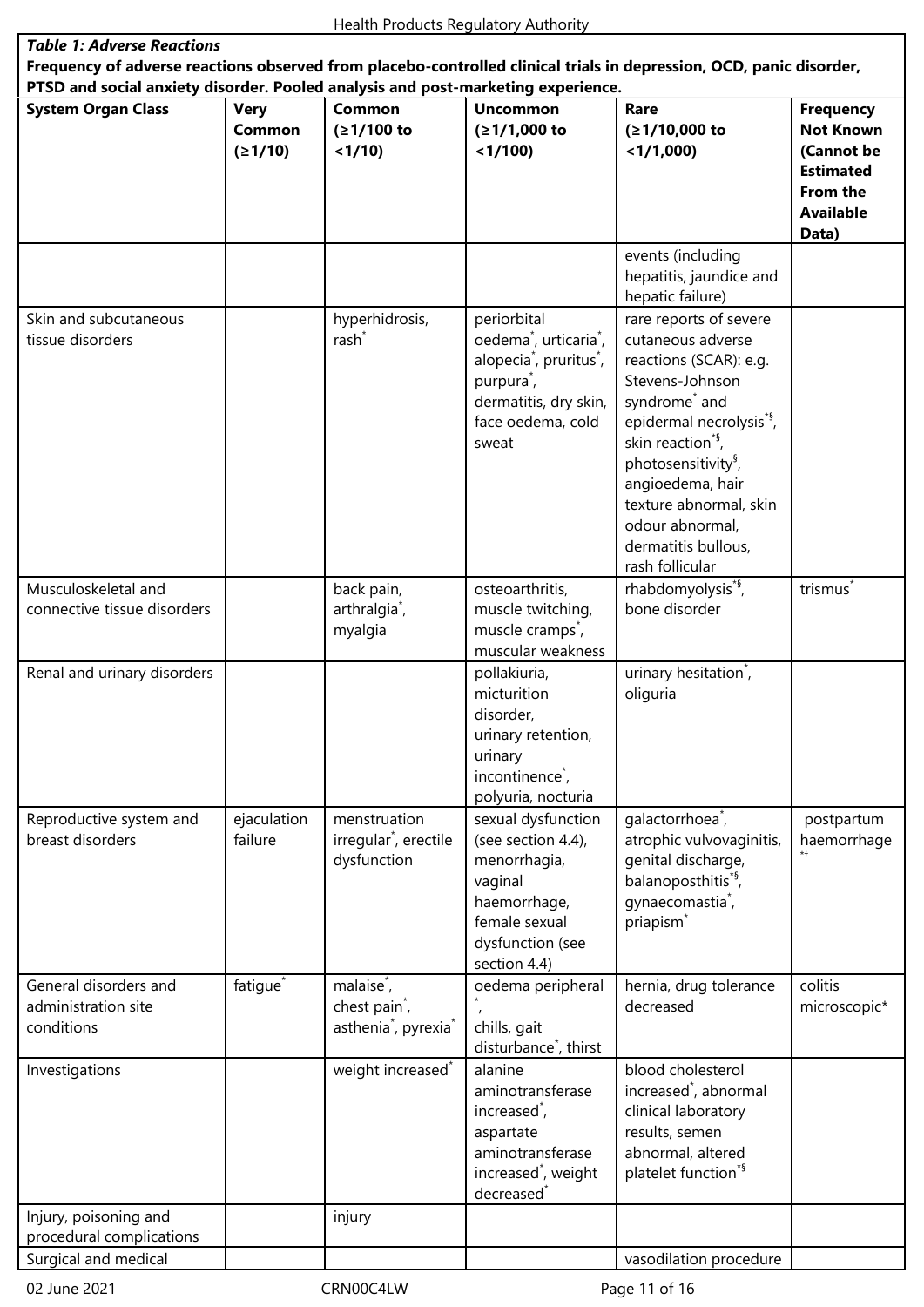#### **PTSD and social anxiety disorder. Pooled analysis and post-marketing experience.**

| .                         |                                  |                                |                                              |                                         |                                                    |  |
|---------------------------|----------------------------------|--------------------------------|----------------------------------------------|-----------------------------------------|----------------------------------------------------|--|
| <b>System Organ Class</b> | <b>Very</b><br>Common<br>(≥1/10) | Common<br>(≥1/100 to<br>< 1/10 | <b>Uncommon</b><br>$(≥1/1,000$ to<br>< 1/100 | Rare<br>$(≥1/10,000$ to<br>$<$ 1/1,000) | <b>Frequency</b><br><b>Not Known</b><br>(Cannot be |  |
|                           |                                  |                                |                                              |                                         | <b>Estimated</b><br>From the                       |  |
|                           |                                  |                                |                                              |                                         | <b>Available</b>                                   |  |
|                           |                                  |                                |                                              |                                         | Data)                                              |  |
| procedures                |                                  |                                |                                              |                                         |                                                    |  |

\*ADR identified post-marketing

 $\frac{1}{3}$  ADR frequency represented by the estimated upper limit of the 95% confidence interval using "The Rule of 3".

 $^{\dagger}$  This event has been reportedfor the therapeutic class of SSRIs/SNRIs (see sections 4.4, 4.6).

# Withdrawal symptoms seen on discontinuation of sertraline treatment

Discontinuation of sertraline (particularly when abrupt) commonly leads to withdrawal symptoms. Dizziness, sensory disturbances (including paraesthesia), sleep disturbances (including insomnia and intense dreams), agitation or anxiety, nausea and/or vomiting, tremor and headache are the most commonly reported. Generally these events are mild to moderate and are self-limiting; however, in some patients they may be severe and/or prolonged. It is therefore advised that when sertraline treatment is no longer required, gradual discontinuation by dose tapering should be carried out (see sections 4.2 and 4.4).

# Elderly population

SSRIs or SNRIs including sertraline have been associated with cases of clinically significant hyponatraemia in elderly patients, who may be at greater risk for this adverse event (see section 4.4).

# Paediatric population

Inover 600 paediatric patients treated with sertraline, the overall profile of adverse reactions was generally similar to that seen in adult studies. The following adverse reactions were reported from controlled trials (n=281 patients treated with sertraline): *Very common (≥1/10)*:Headache (22%), insomnia (21%), diarrhoea (11%) and nausea (15%).

*Common (≥1/100 to <1/10)*: Chest pain, mania, pyrexia, vomiting, anorexia, affect lability, aggression, agitation, nervousness, disturbance in attention, dizziness, hyperkinesia, migraine, somnolence, tremor, visual disturbance, dry mouth, dyspepsia, nightmare, fatigue, urinary incontinence, rash, acne, epistaxis, flatulence.

*Uncommon (≥1/1000 to <1/100)*: ECG QT prolonged (see sections 4.4, 4.5 and 5.1), suicide attempt, convulsion, extrapyramidal disorder, paraesthesia, depression, hallucination, purpura, hyperventilation, anaemia, hepatic function abnormal, alanine aminotransferase increased, cystitis, herpes simplex, otitis externa, ear pain, eye pain, mydriasis, malaise, haematuria, rash pustular, rhinitis, injury, weight decreased, muscle twitching, abnormal dreams, apathy, albuminuria, pollakiuria, polyuria, breast pain, menstrual disorder, alopecia, dermatitis, skin disorder, skin odour abnormal, urticaria, bruxism, flushing. *Frequency not known*: enuresis

# Class effects

Epidemiological studies, mainly conducted in patients 50 years of age and older, show an increased risk of bone fractures in patients receiving SSRIs and TCAs. The mechanism leading to this risk is unknown.

# Reporting of suspected adverse reactions

Reporting suspected adverse reactions after authorisation of the medicinal product is important. It allows continued monitoring of the benefit/risk balance of the medicinal product. Healthcare professionals are asked to report any suspected adverse reactions via HPRA Pharmacovigilance. Website: www.hpra.ie.

# **4.9 Overdose**

# **Toxicity**

Sertraline has a margin of safety dependent on patient population and/or concomitant medication. Deaths have been reported involving overdoses of sertraline, alone or in combination with other drugs and/or alcohol. Therefore, any overdosage should be medically treated aggressively.

# **Symptoms**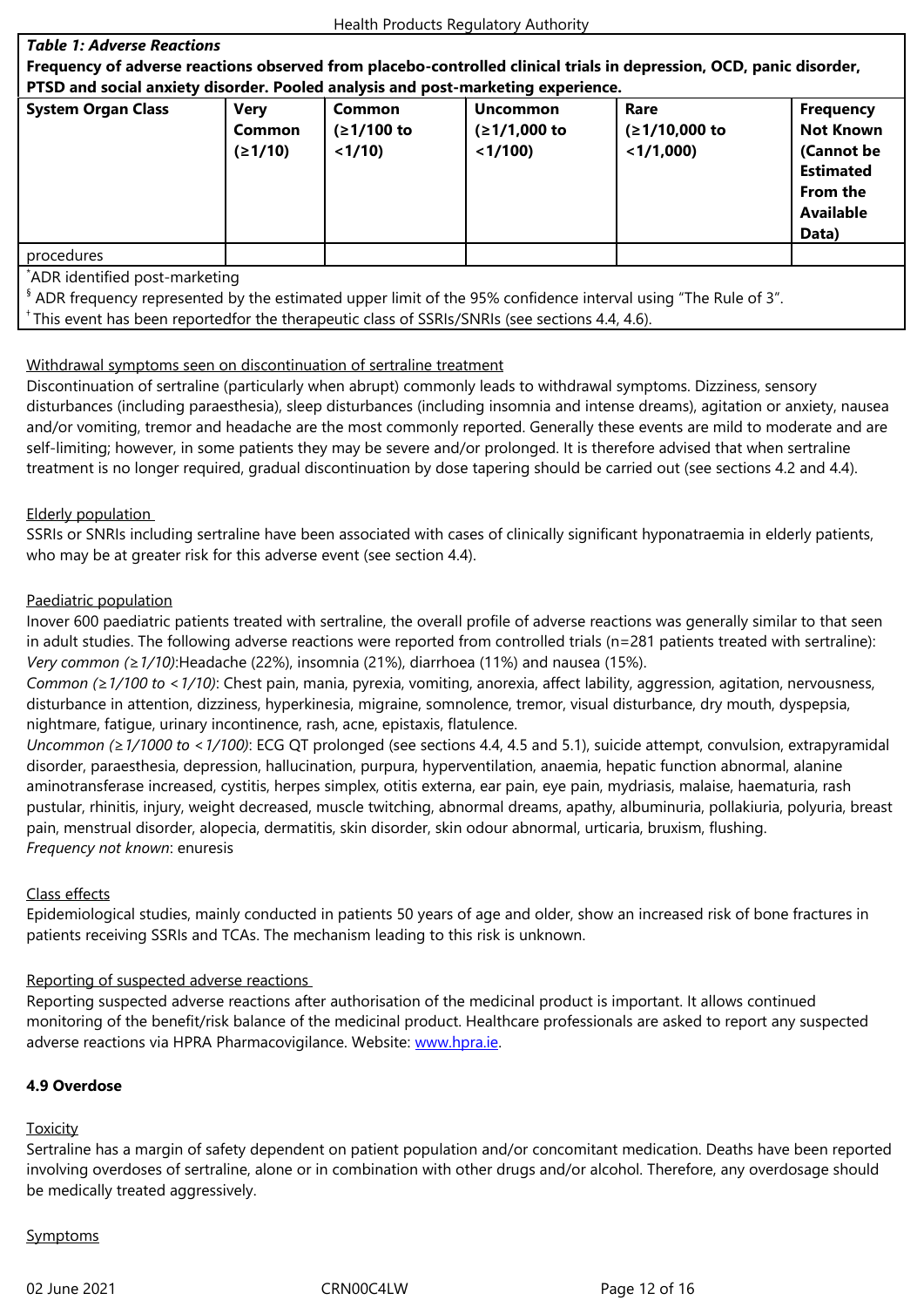Symptoms of overdose include serotonin-mediated side effects such as somnolence, gastrointestinal disturbances (e.g. nausea and vomiting), tachycardia, tremor, agitation and dizziness. Coma has been reported although less frequently.

QTc prolongation/Torsade de Pointes has been reported following sertraline overdose; therefore, ECG-monitoring is recommended in all ingestions of sertraline overdoses (see sections 4.4, 4.5 and 5.1).

#### **Management**

There are no specific antidotes to sertraline. It is recommended to establish and maintain an airway and, if necessary, ensure adequate oxygenation and ventilation. Activated charcoal, which may be used with a cathartic, may be as, or more effective than lavage, and should be considered in treating overdose. Induction of emesis is not recommended. Cardiac (e.g. ECG) and vital sign monitoring is also recommended, along with general symptomatic and supportive measures. Due to the large volume of distribution of sertraline, forced diuresis, dialysis, haemoperfusion and exchange transfusion are unlikely to be of benefit.

#### **5 PHARMACOLOGICAL PROPERTIES**

#### **5.1 Pharmacodynamic properties**

Pharmacotherapeutic group: Selective serotonin reuptake inhibitors (SSRI), ATC code: N06 AB06

# Mechanism of action

Sertraline is a potent and specific inhibitor of neuronal serotonin (5 HT) uptake in vitro, which results in the potentiation of the effects of 5-HT in animals. It has only very weak effects on norepinephrine and dopamine neuronal reuptake. At clinical doses, sertraline blocks the uptake of serotonin into human platelets. It is devoid of stimulant, sedative or anticholinergic activity or cardiotoxicity in animals. In controlled studies in normal volunteers, sertraline did not cause sedation and did not interfere with psychomotor performance. In accord with its selective inhibition of 5-HT uptake, sertraline does not enhance catecholaminergic activity. Sertraline has no affinity for muscarinic (cholinergic), serotonergic, dopaminergic, adrenergic, histaminergic, GABA or benzodiazepine receptors. The chronic administration of sertraline in animals was associated with down-regulation of brain norepinephrine receptors as observed with other clinically effective antidepressants and antiobsessional drugs.

Sertraline has not demonstrated potential for abuse. In a placebo-controlled, double-blind randomized study of the comparative abuse liability of sertraline, alprazolam and d-amphetamine in humans, sertraline did not produce positive subjective effects indicative of abuse potential. In contrast, subjects rated both alprazolam and d-amphetamine significantly greater than placebo on measures of drug liking, euphoria and abuse potential. Sertraline did not produce either the stimulation and anxiety associated with d-amphetamine or the sedation and psychomotor impairment associated with alprazolam. Sertraline does not function as a positive reinforcer in rhesus monkeys trained to self administer cocaine, nor does it substitute as a discriminative stimulus for either d-amphetamine or pentobarbital in rhesus monkeys.

# Clinical efficacy and safety

# *Major Depressive Disorder*

A study was conducted which involved depressed outpatients who had responded by the end of an initial 8-week open treatment phase on sertraline 50-200 mg/day. These patients (n=295) were randomized to continuation for 44 weeks on double-blind sertraline 50-200 mg/day or placebo. A statistically significantly lower relapse rate was observed for patients taking sertraline compared to those on placebo. The mean dose for completers was 70 mg/day. The % of responders (defined as those patients that did not relapse) for sertraline and placebo arms were 83.4% and 60.8%, respectively.

#### *Post traumatic stress disorder (PTSD)*

Combined data from the 3 studies of PTSD in the general population found a lower response rate in males compared to females. In the two positive general population trials, the male and female sertraline vs. placebo responder rates were similar (females: 57.2% vs 34.5%; males: 53.9% vs 38.2%). The number of male and female patients in the pooled general population trials was 184 and 430, respectively and hence the results in females are more robust and males were associated with other baseline variables (more substance abuse, longer duration, source of trauma etc) which are correlated with decreased effect.

#### *Cardiac Electrophysiology*

In a dedicated thorough QTc study, conducted at steady state at supratherapeutic exposures in healthy volunteers (treated with 400 mg/day, twice the maximum recommended daily dose), the upper bound of the 2-sided 90% CI for the time matched Least Square mean difference of QTcF between sertraline and placebo (11.666 msec) was greater than the predefined threshold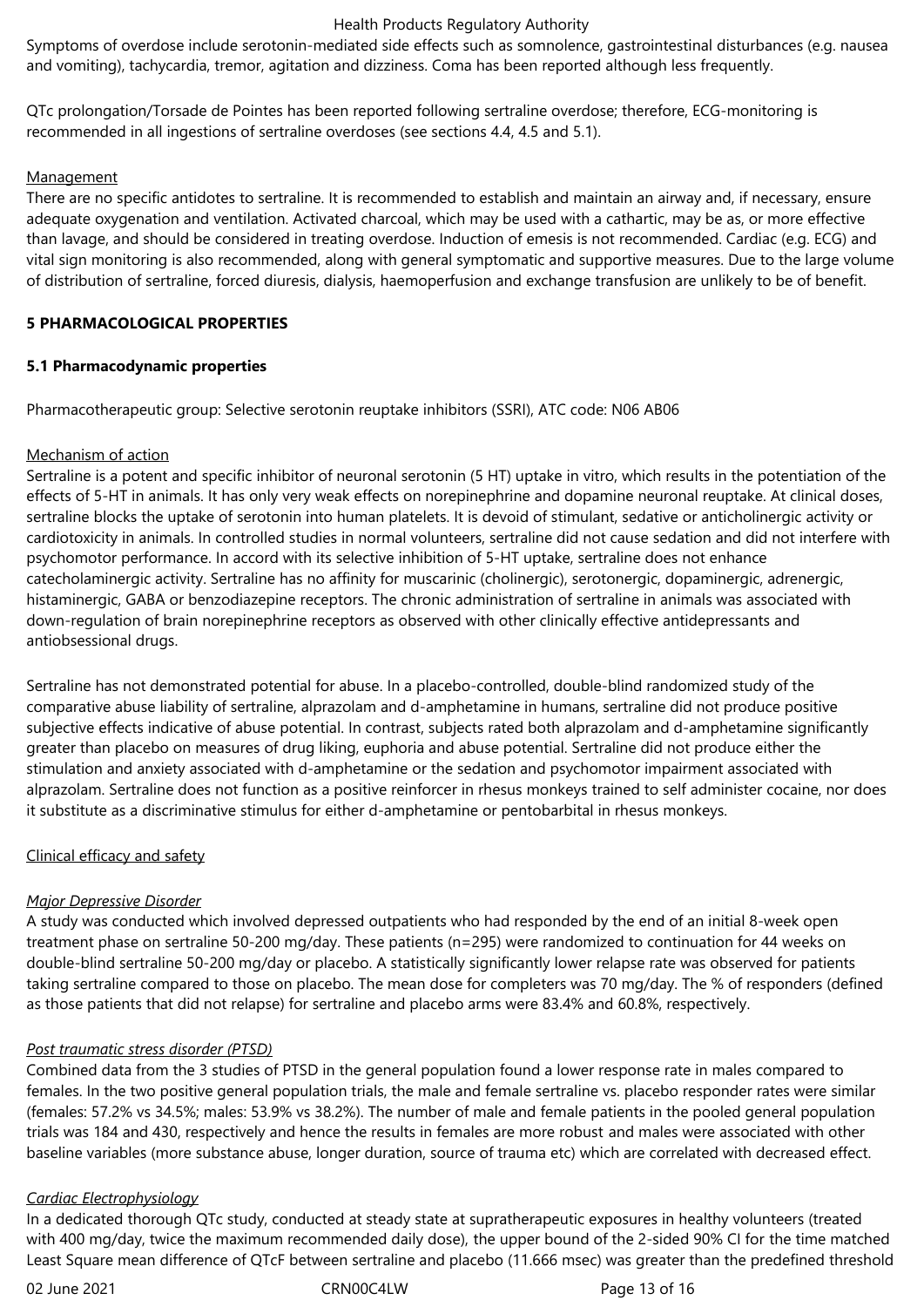of 10 msec at the 4-hour postdose time point. Exposure-response analysis indicated a slightly positive relationship between QTcF and sertraline plasma concentrations [0.036 msec/(ng/mL); p<0.0001]. Based on the exposure response model, the threshold for clinically significant prolongation of the QTcF (i.e. for predicted 90% CI to exceed 10 msec) is at least 2.6-fold greater than the average Cmax (86 ng/mL) following the highest recommended dose of sertraline (200 mg/day) (see sections 4.4, 4.5, 4.8 and 4.9).

# *Paediatric OCD*

The safety and efficacy of sertraline (50-200 mg/day) was examined in the treatment of non-depressed children (6-12 years old) and adolescent (13-17 years old) outpatients with obsessive compulsive disorder (OCD). After a one week single blind placebo lead-in, patients were randomly assigned to twelve weeks of flexible dose treatment with either sertraline or placebo. Children (6-12 years old) were initially started on a 25 mg dose. Patients randomized to sertraline showed significantly greater improvement than those randomised to placebo on the Children's Yale-Brown Obsessive Compulsive Scale CY-BOCS (p =0.005) the NIMH Global Obsessive Compulsive Scale (p=0.019), and the CGI Improvement (p =0.002) scales. In addition, a trend toward greater improvement in the sertraline group than the placebo group was also observed on the CGI Severity scale ( $p=0.089$ ). For CY-BOCs the mean baseline and change from baseline scores for the placebo group was 22.25  $\pm$  6.15 and -3.4  $\pm$  0.82, respectively, while for the sertraline group, the mean baseline and change from baseline scores were 23.36  $\pm$  4.56 and  $-6.8 \pm 0.87$ , respectively. In a post-hoc analysis, responders, defined as patients with a 25% or greater decrease in the CY-BOCs (the primary efficacy measure) from baseline to endpoint, were 53% of sertraline‑treated patients compared to 37% of placebo‑treated patients (p=0.03).

*Long term safety and efficacy data are lacking for this paediatric population.*

# Paediatric population

No data is available for children under 6 years of age.

# **5.2 Pharmacokinetic properties**

# **Absorption**

In man, following an oral once-daily dosage of 50 to 200 mg for 14 days, peak plasma concentrations of sertraline occur at 4.5 to 8.4 hours after the daily administration of the drug. Food does not significantly change the bioavailability of sertraline tablets.

### **Distribution**

Approximately 98% of the circulating drug is bound to plasma proteins.

#### Biotransformation

Sertraline undergoes extensive first-pass hepatic metabolism.

Based on clinical and *in-vitro* data, it can be concluded that sertraline is metabolized by multiple pathways including CYP3A4, CYP2C19 (see section 4.5) and CYP2B6. Sertraline and its major metabolite desmethylsertraline are also substrate of P-glycoprotein *in-vitro*.

#### Elimination

The mean half-life of sertraline is approximately 26 hours (range 22-36 hours). Consistent with the terminal elimination half-life, there is an approximately two-fold accumulation up to steady state concentrations, which are achieved after one week of once-daily dosing. The half-life of N-desmethylsertraline is in the range of 62 to 104 hours. Sertraline and N-desmethylsertraline are both extensively metabolized in man and the resultant metabolites excreted in faeces and urine in equal amounts. Only a small amount (<0.2%) of unchanged sertraline is excreted in the urine.

#### Linearity/non-linearity

Sertraline exhibits dose proportional pharmacokinetics in the range of 50 to 200 mg.

#### Pharmacokinetics in specific patient groups

# *Paediatric population with OCD*

02 June 2021 **CRNOOC4LW** CRNOOC4LW Page 14 of 16 Pharmacokinetics of sertraline was studied in 29 paediatric patients aged 6-12 years old, and 32 adolescent patients aged 13-17 years old. Patients were gradual uptitrated to a 200 mg daily dose within 32 days, either with 25 mg starting dose and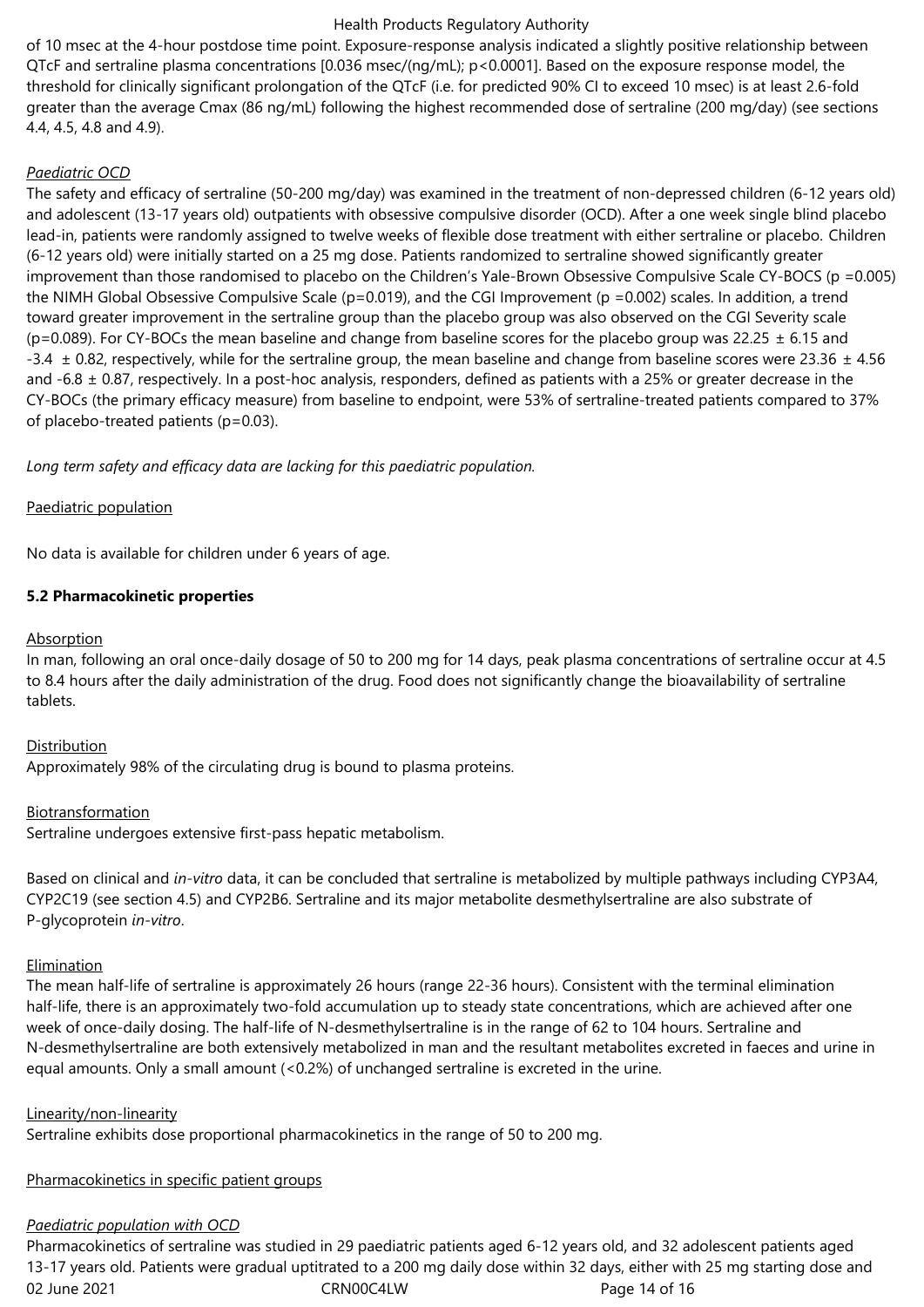increment steps, or with 50 mg starting dose or increments. The 25 mg regimen and the 50 mg regimen were equally tolerated. In steady state for the 200 mg dose, the sertraline plasma levels in the 6-12 year old group were approximately 35% higher compared to the 13-17 year old group, and 21% higher compared to adult reference group. There were no significant differences between boys and girls regarding clearance. A low starting dose and titration steps of 25 mg are therefore recommended for children, especially with low bodyweight. Adolescents could be dosed like adults.

#### *Adolescents and elderly*

The pharmacokinetic profile in adolescents or elderly is not significantly different from that in adults between 18 and 65 years.

# *Hepatic impairment*

In patients with liver damage, the half life of sertraline is prolonged and AUC is increased three fold (see sections 4.2 and 4.4).

### *Renal impairment*

In patients with moderate-severe renal impairment, there was no significant accumulation of sertraline.

# *Pharmacogenomics*

Plasma levels of sertraline were about 50% higher in poor metabolizers of CYP2C19 versus extensive metabolizers. The clinical meaning is not clear, and patients need to be titrated based on clinical response.

# **5.3 Preclinical safety data**

Preclinical data does not indicate any special hazard for humans based on conventional studies of safety pharmacology, repeated dose toxicity, genotoxicity and carcinogenesis. Reproduction toxicity studies in animals showed no evidence of teratogenicity or adverse effects on male fertility. Observed foetotoxicity was probably related to maternal toxicity. Postnatal pup survival and body weight were decreased only during the first days after birth. Evidence was found that the early postnatal mortality was due to in-utero exposure after day 15 of pregnancy. Postnatal developmental delays found in pups from treated dams were probably due to effects on the dams and therefore not relevant for human risk.

Animal data from rodents and non-rodents does not reveal effects on fertility.

# *Juvenile animal studies*

A juvenile toxicology study in rats has been conducted in which sertraline was administered orally to male and female rats on Postnatal Days 21 through 56 (at doses of 10, 40, or 80 mg/kg/day) with a nondosing recovery phase up to Postnatal Day 196. Delays in sexual maturation occurred in males and females at different dose levels (males at 80 mg/kg and females at ≥10 mg/kg), but despite this finding there were no sertraline-related effects on any of the male or female reproductive endpoints that were assessed. In addition, on Postnatal Days 21 to 56, dehydration, chromorhinorrhea, and reduced average body weight gain was also observed. All of the aforementioned effects attributed to the administration of sertraline were reversed at some point during the nondosing recovery phase of the study. The clinical relevance of these effects observed in rats administered sertraline has not been established.

#### **6 PHARMACEUTICAL PARTICULARS**

#### **6.1 List of excipients**

Sertraline film-coated tablets: *Tablet cores:* calcium hydrogen phosphate dihydrate (E341) microcrystalline cellulose (E460) hydroxypropylcellulose (E463) sodium starch glycollate (Type A) magnesium stearate (E572)

02 June 2021 **CRNOOC4LW** CRNOOC4LW **Page 15 of 16** *Film coating:* Opadry White containing: titanium dioxide (E171) hypromellose 2910, 3 mPas (E464) hypromellose 2910, 6 mPas (E464)